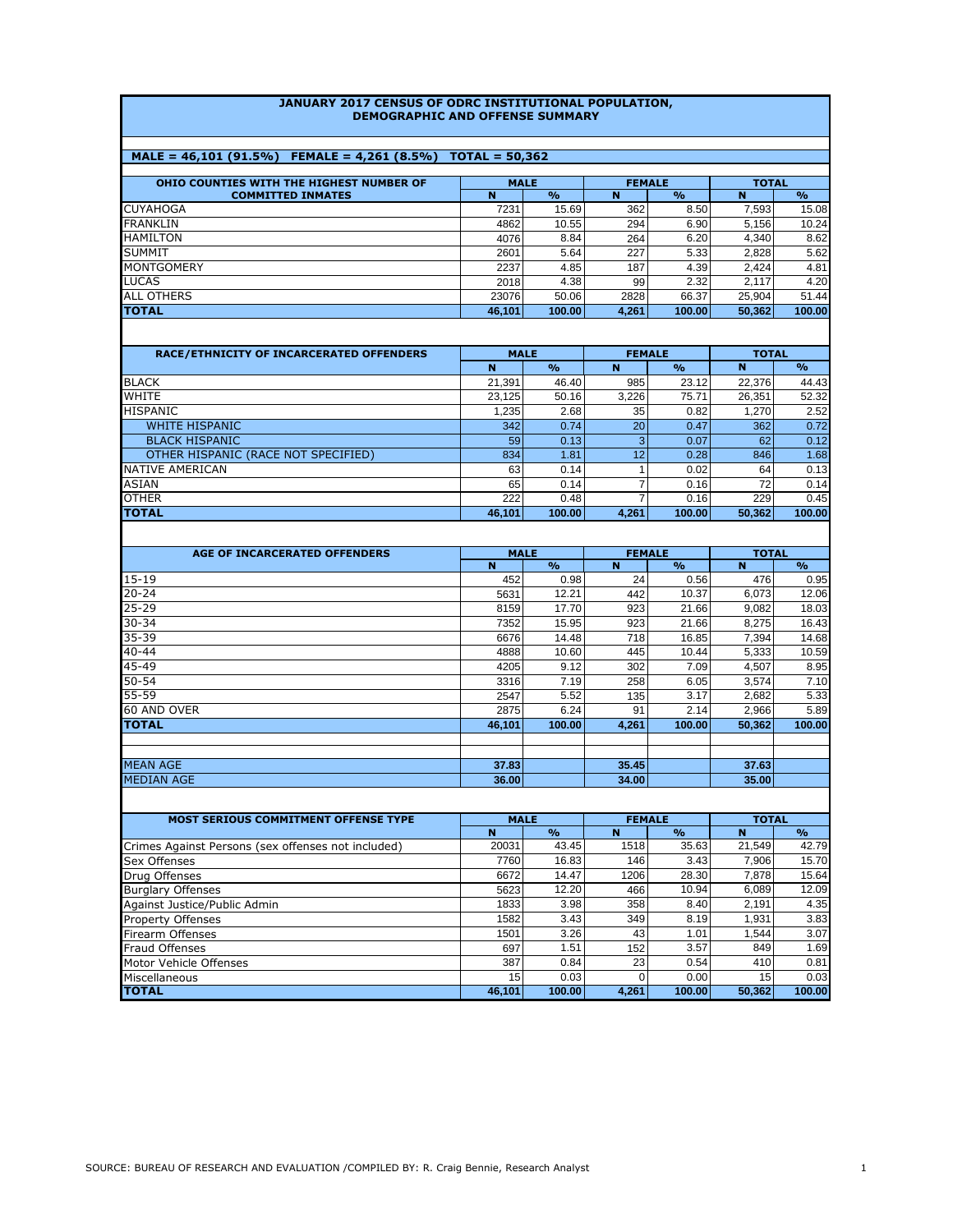|                     |             |       |                |               |                |       |            |      |                | INCARCERATED OFFENDER'S COUNTY OF COMMITMENT BY GENDER AND RACE - JANUARY 2017 |              |                |
|---------------------|-------------|-------|----------------|---------------|----------------|-------|------------|------|----------------|--------------------------------------------------------------------------------|--------------|----------------|
| OHIO COUNTY         | <b>MALE</b> |       | <b>FEMALE</b>  |               | <b>BLACK</b>   |       | WHITE      |      |                | OTHER*                                                                         | COUNTY       | <b>PERCENT</b> |
|                     | N           | $\%$  | N              | $\frac{0}{0}$ | N              | $\%$  | N          | $\%$ | N              | $\%$                                                                           | <b>TOTAL</b> | OF TOTAL       |
| <b>ADAMS</b>        | 158         | 0.31  | 30             | 0.06          | 8              | 0.02  | 180        | 0.36 | $\mathbf 0$    | 0.00                                                                           | 188          | 0.37           |
| <b>ALLEN</b>        | 500         | 0.99  | 37             | 0.07          | 297            | 0.59  | 231        | 0.46 | 9              | 0.02                                                                           | 537          | 1.07           |
| <b>ASHLAND</b>      | 178         | 0.35  | 17             | 0.03          | 17             | 0.03  | 173        | 0.34 | 5              | 0.01                                                                           | 195          | 0.39           |
| <b>ASHTABULA</b>    | 406         | 0.81  | 52             | 0.10          | 96             | 0.19  | 343        | 0.68 | 19             | 0.04                                                                           | 458          | 0.91           |
| <b>ATHENS</b>       | 266         | 0.53  | 35             | 0.07          | 29             | 0.06  | 269        | 0.53 | 3              | 0.01                                                                           | 301          | 0.60           |
| <b>AUGLAIZE</b>     | 150         | 0.30  | 28             | 0.06          | 13             | 0.03  | 163        | 0.32 | $\overline{2}$ | 0.00                                                                           | 178          | 0.35           |
| <b>BELMONT</b>      | 237         | 0.47  | 19             | 0.04          | 50             | 0.10  | 202        | 0.40 | $\overline{4}$ | 0.01                                                                           | 256          | 0.51           |
| <b>BROWN</b>        | 248         | 0.49  | 64             | 0.13          | 10             | 0.02  | 299        | 0.59 | 3              | 0.01                                                                           | 312          | 0.62           |
| <b>BUTLER</b>       | 1312        | 2.61  | 146            | 0.29          | 430            | 0.85  | 968        | 1.92 | 60             | 0.12                                                                           | 1,458        | 2.90           |
| <b>CARROLL</b>      | 45          | 0.09  | 6              | 0.01          | $\overline{2}$ | 0.00  | 49         | 0.10 | $\mathbf 0$    | 0.00                                                                           | 51           | 0.10           |
| CHAMPAIGN           | 195         | 0.39  | 33             | 0.07          | 19             | 0.04  | 207        | 0.41 | $\overline{2}$ | 0.00                                                                           | 228          | 0.45           |
| <b>CLARK</b>        | 746         | 1.48  | 59             | 0.12          | 319            | 0.63  | 473        | 0.94 | 13             | 0.03                                                                           | 805          | 1.60           |
| <b>CLERMONT</b>     | 718         | 1.43  | 103            | 0.20          | 61             | 0.12  | 745        | 1.48 | 15             | 0.03                                                                           | 821          | 1.63           |
| <b>CLINTON</b>      | 151         | 0.30  | 17             | 0.03          | 13             | 0.03  | 148        | 0.29 | $\overline{7}$ | 0.01                                                                           | 168          | 0.33           |
| COLUMBIANA          | 242         | 0.48  | 42             | 0.08          | 42             | 0.08  | 240        | 0.48 | $\overline{2}$ | 0.00                                                                           | 284          | 0.56           |
| <b>COSHOCTON</b>    | 152         | 0.30  | 22             | 0.04          | 12             | 0.02  | 161        | 0.32 | 1              | 0.00                                                                           | 174          | 0.35           |
| <b>CRAWFORD</b>     | 245         | 0.49  | 58             | 0.12          | 23             | 0.05  | 275        | 0.55 | 5              | 0.01                                                                           | 303          | 0.60           |
| <b>CUYAHOGA</b>     | 7231        | 14.36 | 362            | 0.72          | 5508           | 10.94 | 1671       | 3.32 | 414            | 0.82                                                                           | 7,593        | 15.08          |
| <b>DARKE</b>        | 87          | 0.17  | 6              | 0.01          | $\overline{7}$ | 0.01  | 84         | 0.17 | $\overline{2}$ | 0.00                                                                           | 93           | 0.18           |
| <b>DEFIANCE</b>     | 238         | 0.47  | 38             | 0.08          | 30             | 0.06  | 219        | 0.43 | 27             | 0.05                                                                           | 276          | 0.55           |
| <b>DELAWARE</b>     | 287         | 0.57  | 34             | 0.07          | 85             | 0.17  | 226        | 0.45 | 10             | 0.02                                                                           | 321          | 0.64           |
| <b>ERIE</b>         | 380         | 0.75  | 46             | 0.09          | 203            | 0.40  | 213        | 0.42 | 10             | 0.02                                                                           | 426          | 0.85           |
| <b>FAIRFIELD</b>    | 287         | 0.57  | 38             | 0.08          | 41             | 0.08  | 279        | 0.55 | 5              | 0.01                                                                           | 325          | 0.65           |
| <b>FAYETTE</b>      | 185         | 0.37  | 31             | 0.06          | 38             | 0.08  | 177        | 0.35 | 1              | 0.00                                                                           | 216          | 0.43           |
| <b>FRANKLIN</b>     | 4862        | 9.65  | 294            | 0.58          | 3083           | 6.12  | 1880       | 3.73 | 193            | 0.38                                                                           | 5,156        | 10.24          |
| <b>FULTON</b>       | 58          | 0.12  | 10             | 0.02          | 4              | 0.01  | 56         | 0.11 | 8              | 0.02                                                                           | 68           | 0.14           |
| <b>GALLIA</b>       | 149         | 0.30  | 21             | 0.04          | 31             | 0.06  | 138        | 0.27 | $\mathbf{1}$   | 0.00                                                                           | 170          | 0.34           |
| <b>GEAUGA</b>       | 107         | 0.21  | 16             | 0.03          | 20             | 0.04  | 102        | 0.20 | $\mathbf{1}$   | 0.00                                                                           | 123          | 0.24           |
| <b>GREENE</b>       | 433         | 0.86  | 51             | 0.10          | 155            | 0.31  | 306        | 0.61 | 23             | 0.05                                                                           | 484          | 0.96           |
| <b>GUERNSEY</b>     | 198         | 0.39  | 23             | 0.05          | 47             | 0.09  | 169        | 0.34 | 5              | 0.01                                                                           | 221          | 0.44           |
| <b>HAMILTON</b>     | 4076        | 8.09  | 264            | 0.52          | 3170           | 6.29  | 1094       | 2.17 | 76             | 0.15                                                                           | 4,340        | 8.62           |
| <b>HANCOCK</b>      | 219         | 0.43  | 17             | 0.03          | 57             | 0.11  | 165        | 0.33 | 14             | 0.03                                                                           | 236          | 0.47           |
| <b>HARDIN</b>       | 175         | 0.35  | 37             | 0.07          | 9              | 0.02  | 201        | 0.40 | $\overline{c}$ | 0.00                                                                           | 212          | 0.42           |
| <b>HARRISON</b>     | 40          | 0.08  | 4              | 0.01          | 4              | 0.01  | 40         | 0.08 | $\mathbf 0$    | 0.00                                                                           | 44           | 0.09           |
| <b>HENRY</b>        | 84          | 0.17  | $\overline{2}$ | 0.00          | $\overline{2}$ | 0.00  | 72         | 0.14 | 12             | 0.02                                                                           | 86           | 0.17           |
| <b>HIGHLAND</b>     | 224         | 0.44  | 39             | 0.08          | 12             | 0.02  |            | 0.49 | $\overline{c}$ | 0.00                                                                           | 263          | 0.52           |
| <b>HOCKING</b>      | 145         | 0.29  | 29             | 0.06          | $\overline{7}$ |       | 249<br>167 | 0.33 | $\overline{0}$ |                                                                                | 174          | 0.35           |
| <b>HOLMES</b>       | 64          | 0.13  | 6              | 0.01          | 3              | 0.01  | 67         | 0.13 | $\mathbf 0$    | 0.00                                                                           | 70           | 0.14           |
| <b>HURON</b>        |             |       |                |               | 9              | 0.01  |            |      |                | 0.00                                                                           | 152          |                |
|                     | 141         | 0.28  | 11             | 0.02          |                | 0.02  | 136        | 0.27 | $\overline{7}$ | 0.01                                                                           |              | 0.30           |
| <b>JACKSON</b>      | 127         | 0.25  | 37             | 0.07          | 11             | 0.02  | 151        | 0.30 | $\overline{2}$ | 0.00                                                                           | 164          | 0.33           |
| <b>JEFFERSON</b>    | 245         | 0.49  | 18             | 0.04          | 129            | 0.26  | 133        | 0.26 | 1              | 0.00                                                                           | 263          | 0.52           |
| <b>KNOX</b><br>LAKE | 127         | 0.25  | 15             | 0.03          | 7              | 0.01  | 133        | 0.26 | $\overline{c}$ | 0.00                                                                           | 142          | 0.28           |
|                     | 667         | 1.32  | 88             | 0.17          | 243            | 0.48  | 484        | 0.96 | 28             | 0.06                                                                           | 755          | 1.50           |
| <b>LAWRENCE</b>     | 326         | 0.65  | 64             | 0.13          | 51             | 0.10  | 336        | 0.67 | 3              | 0.01                                                                           | 390          | 0.77           |
| <b>LICKING</b>      | 698         | 1.39  | 57             | 0.11          | 122            | 0.24  | 625        | 1.24 | 8              | 0.02                                                                           | 755          | 1.50           |
| <b>LOGAN</b>        | 148         | 0.29  | 14             | 0.03          | 25             | 0.05  | 131        | 0.26 | 6              | 0.01                                                                           | 162          | 0.32           |
| LORAIN              | 826         | 1.64  | 35             | 0.07          | 398            | 0.79  | 354        | 0.70 | 109            | 0.22                                                                           | 861          | 1.71           |
| <b>LUCAS</b>        | 2018        | 4.01  | 99             | 0.20          | 1233           | 2.45  | 780        | 1.55 | 104            | 0.21                                                                           | 2,117        | 4.20           |
| <b>MADISON</b>      | 118         | 0.23  | 20             | 0.04          | 14             | 0.03  | 115        | 0.23 | 9              | 0.02                                                                           | 138          | 0.27           |
| <b>MAHONING</b>     | 1063        | 2.11  | 67             | 0.13          | 757            | 1.50  | 335        | 0.67 | 38             | 0.08                                                                           | 1,130        | 2.24           |
| <b>MARION</b>       | 355         | 0.70  | 24             | 0.05          | 110            | 0.22  | 256        | 0.51 | 13             | 0.03                                                                           | 379          | 0.75           |
| <b>MEDINA</b>       | 317         | 0.63  | 36             | 0.07          | 56             | 0.11  | 289        | 0.57 | 8              | 0.02                                                                           | 353          | 0.70           |
| <b>MEIGS</b>        | 133         | 0.26  | 40             | 0.08          | 9              | 0.02  | 164        | 0.33 | $\mathbf 0$    | 0.00                                                                           | 173          | 0.34           |

# **OHIO DEPARTMENT OF REHABILITATION AND CORRECTION JANUARY 2017 INSTITUTIONAL CENSUS**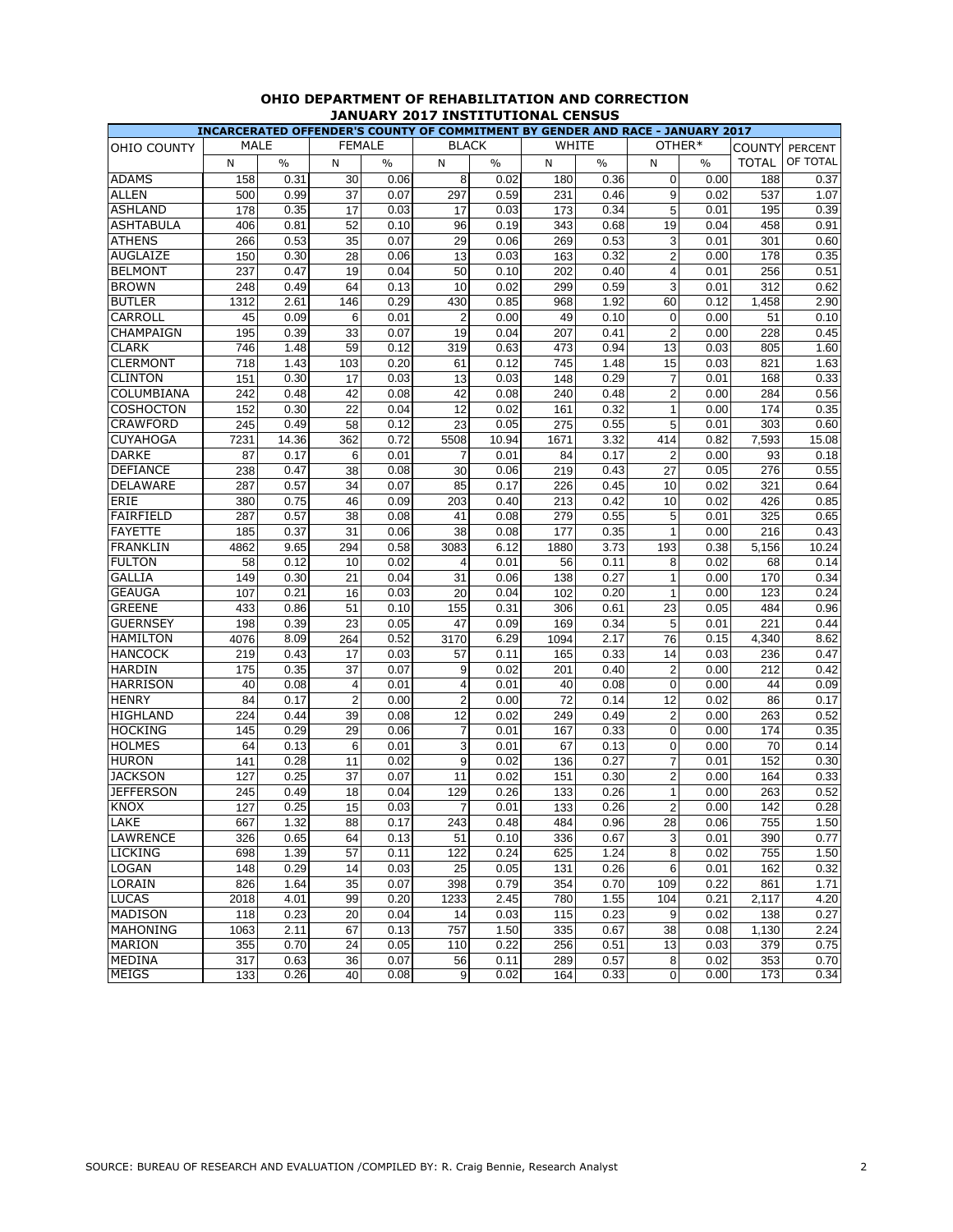|                   | (continued) |               |                |               |                |               |                 |       |                |               |                 |                |  |
|-------------------|-------------|---------------|----------------|---------------|----------------|---------------|-----------------|-------|----------------|---------------|-----------------|----------------|--|
| OHIO COUNTY       | <b>MALE</b> |               | <b>FEMALE</b>  |               | <b>BLACK</b>   |               | <b>WHITE</b>    |       |                | OTHER*        | <b>COUNTY</b>   | <b>PERCENT</b> |  |
|                   | N           | $\frac{0}{0}$ | N              | $\frac{0}{0}$ | N              | $\frac{0}{0}$ | N               | $\%$  | N              | $\frac{0}{0}$ | <b>TOTAL</b>    | OF TOTAL       |  |
| <b>MERCER</b>     | 81          | 0.16          | $\overline{4}$ | 0.01          | 5              | 0.01          | 76              | 0.15  | 4              | 0.01          | 85              | 0.17           |  |
| MIAMI             | 259         | 0.51          | 31             | 0.06          | 40             | 0.08          | 249             | 0.49  | 1              | 0.00          | 290             | 0.58           |  |
| <b>MONROE</b>     | 46          | 0.09          | 8              | 0.02          | $\overline{2}$ | 0.00          | 52              | 0.10  | $\overline{0}$ | 0.00          | 54              | 0.11           |  |
| <b>MONTGOMERY</b> | 2237        | 4.44          | 187            | 0.37          | 1391           | 2.76          | 984             | 1.95  | 49             | 0.10          | 2.424           | 4.81           |  |
| <b>MORGAN</b>     | 45          | 0.09          | $\overline{7}$ | 0.01          | 5              | 0.01          | 47              | 0.09  | $\mathbf 0$    | 0.00          | 52              | 0.10           |  |
| <b>MORROW</b>     | 62          | 0.12          | 12             | 0.02          | $\overline{1}$ | 0.00          | $\overline{73}$ | 0.14  | $\overline{0}$ | 0.00          | $\overline{74}$ | 0.15           |  |
| <b>MUSKINGUM</b>  | 498         | 0.99          | 55             | 0.11          | 142            | 0.28          | 405             | 0.80  | 6              | 0.01          | 553             | 1.10           |  |
| <b>NOBLE</b>      | 33          | 0.07          | 5              | 0.01          | 5              | 0.01          | 32              | 0.06  | 1              | 0.00          | 38              | 0.08           |  |
| <b>OTTAWA</b>     | 73          | 0.14          | $\overline{7}$ | 0.01          | $\overline{7}$ | 0.01          | 68              | 0.14  | 5              | 0.01          | 80              | 0.16           |  |
| PAULDING          | 60          | 0.12          | 5              | 0.01          | $\overline{2}$ | 0.00          | 58              | 0.12  | 5              | 0.01          | 65              | 0.13           |  |
| PERRY             | 93          | 0.18          | 21             | 0.04          | 1              | 0.00          | 112             | 0.22  | 1              | 0.00          | 114             | 0.23           |  |
| PICKAWAY          | 225         | 0.45          | 56             | 0.11          | 36             | 0.07          | 244             | 0.48  | 1              | 0.00          | 281             | 0.56           |  |
| PIKE              | 65          | 0.13          | 3              | 0.01          | $\Omega$       | 0.00          | 68              | 0.14  | $\overline{0}$ | 0.00          | 68              | 0.14           |  |
| <b>PORTAGE</b>    | 437         | 0.87          | 47             | 0.09          | 118            | 0.23          | 361             | 0.72  | $\overline{5}$ | 0.01          | 484             | 0.96           |  |
| PREBLE            | 108         | 0.21          | 13             | 0.03          | $\overline{7}$ | 0.01          | 104             | 0.21  | 10             | 0.02          | 121             | 0.24           |  |
| <b>PUTNAM</b>     | 85          | 0.17          | $\overline{2}$ | 0.00          | 6              | 0.01          | 70              | 0.14  | 11             | 0.02          | 87              | 0.17           |  |
| <b>RICHLAND</b>   | 722         | 1.43          | 78             | 0.15          | 299            | 0.59          | 485             | 0.96  | 16             | 0.03          | 800             | 1.59           |  |
| <b>ROSS</b>       | 320         | 0.64          | 52             | 0.10          | 86             | 0.17          | 284             | 0.56  | $\overline{2}$ | 0.00          | 372             | 0.74           |  |
| SANDUSKY          | 207         | 0.41          | 29             | 0.06          | 61             | 0.12          | 154             | 0.31  | 21             | 0.04          | 236             | 0.47           |  |
| <b>SCIOTO</b>     | 694         | 1.38          | 199            | 0.40          | 226            | 0.45          | 663             | 1.32  | 4              | 0.01          | 893             | 1.77           |  |
| <b>SENECA</b>     | 221         | 0.44          | 20             | 0.04          | 63             | 0.13          | 162             | 0.32  | 16             | 0.03          | 241             | 0.48           |  |
| <b>SHELBY</b>     | 173         | 0.34          | 23             | 0.05          | 39             | 0.08          | 155             | 0.31  | $\overline{2}$ | 0.00          | 196             | 0.39           |  |
| <b>STARK</b>      | 1542        | 3.06          | 130            | 0.26          | 724            | 1.44          | 925             | 1.84  | 23             | 0.05          | 1.672           | 3.32           |  |
| <b>SUMMIT</b>     | 2601        | 5.16          | 227            | 0.45          | 1426           | 2.83          | 1345            | 2.67  | 57             | 0.11          | 2,828           | 5.62           |  |
| <b>TRUMBULL</b>   | 667         | 1.32          | 61             | 0.12          | 299            | 0.59          | 415             | 0.82  | 14             | 0.03          | 728             | 1.45           |  |
| <b>TUSCARAWAS</b> | 154         | 0.31          | 22             | 0.04          | 13             | 0.03          | 157             | 0.31  | 6              | 0.01          | 176             | 0.35           |  |
| <b>UNION</b>      | 170         | 0.34          | 25             | 0.05          | 17             | 0.03          | 170             | 0.34  | 8              | 0.02          | 195             | 0.39           |  |
| <b>VAN WERT</b>   | 73          | 0.14          | $\overline{7}$ | 0.01          | 9              | 0.02          | 69              | 0.14  | $\overline{2}$ | 0.00          | 80              | 0.16           |  |
| <b>VINTON</b>     | 70          | 0.14          | 15             | 0.03          | 1              | 0.00          | 84              | 0.17  | $\Omega$       | 0.00          | 85              | 0.17           |  |
| <b>WARREN</b>     | 389         | 0.77          | 42             | 0.08          | 64             | 0.13          | 356             | 0.71  | 11             | 0.02          | 431             | 0.86           |  |
| WASHINGTON        | 144         | 0.29          | 17             | 0.03          | 18             | 0.04          | 140             | 0.28  | 3              | 0.01          | 161             | 0.32           |  |
| <b>WAYNE</b>      | 231         | 0.46          | 32             | 0.06          | 49             | 0.10          | 202             | 0.40  | 12             | 0.02          | 263             | 0.52           |  |
| WILLIAMS          | 143         | 0.28          | 8              | 0.02          | 5              | 0.01          | 138             | 0.27  | 8              | 0.02          | 151             | 0.30           |  |
| <b>WOOD</b>       | 289         | 0.57          | 38             | 0.08          | 68             | 0.14          | 224             | 0.44  | 35             | 0.07          | 327             | 0.65           |  |
| WYANDOT           | 97          | 0.19          | 12             | 0.02          | 10             | 0.02          | 97              | 0.19  | $\overline{2}$ | 0.00          | 109             | 0.22           |  |
| <b>TOTAL</b>      | 46.101      | 91.54         | 4.261          | 8.46          | 22.376         | 44.43         | 26.351          | 52.32 | 1.635          | 3.25          | 50.362          | 100.00         |  |

## **INCARCERATED OFFENDER'S COUNTY OF COMMITMENT BY GENDER AND RACE - JANUARY 2017**



\* 'OTHER' includes Hispanic, Asian, and Native American.

Note: The percentage for each cell is a portion of the entire inmate population. For example, the 0.31% for the 158 males in prison from Adams county is 0.31% of the total 50,362 population.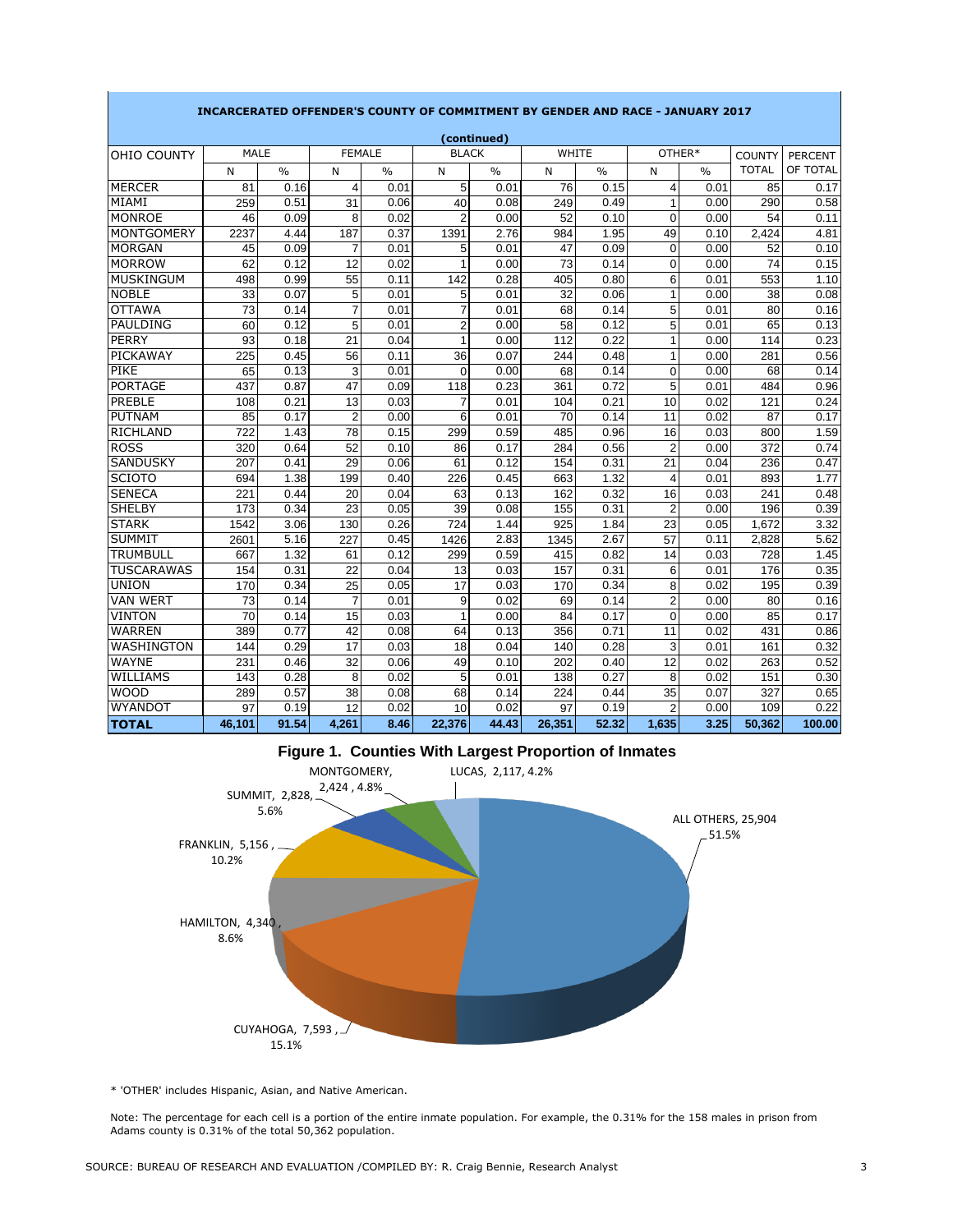|                                     | NUMBER OF INCARCERATED OFFENDERS BY RACE/ETHNICITY AND GENDER - JANUARY 2017 |            |                 |               |              |                |  |  |  |  |  |  |  |  |  |
|-------------------------------------|------------------------------------------------------------------------------|------------|-----------------|---------------|--------------|----------------|--|--|--|--|--|--|--|--|--|
| RACE/ETHNICITY                      |                                                                              | MALE       |                 | <b>FEMALE</b> | <b>GROUP</b> | <b>PERCENT</b> |  |  |  |  |  |  |  |  |  |
|                                     | N                                                                            | % of males | N               | % of females  | TOTAL        | OF TOTAL       |  |  |  |  |  |  |  |  |  |
| <b>BLACK</b>                        | 21.391                                                                       | 46.40      | 985             | 23.12         | 22,376       | 44.43          |  |  |  |  |  |  |  |  |  |
| <b>WHITE</b>                        | 23.125                                                                       | 50.16      | 3,226           | 75.71         | 26,351       | 52.32          |  |  |  |  |  |  |  |  |  |
| <b>HISPANIC</b>                     | 1.235                                                                        | 2.68       | 35              | 0.82          | 1.270        | 2.52           |  |  |  |  |  |  |  |  |  |
| <b>WHITE HISPANIC</b>               | 342                                                                          | 0.74       | 20 <sup>1</sup> | 0.47          | 362          | 0.72           |  |  |  |  |  |  |  |  |  |
| <b>BLACK HISPANIC</b>               | 59                                                                           | 0.13       | 3               | 0.07          | 62           | 0.12           |  |  |  |  |  |  |  |  |  |
| OTHER HISPANIC (RACE NOT SPECIFIED) | 834                                                                          | 1.81       | 12              | 0.28          | 846          | 1.68           |  |  |  |  |  |  |  |  |  |
| NATIVE AMERICAN                     | 63                                                                           | 0.14       |                 | 0.02          | 64           | 0.13           |  |  |  |  |  |  |  |  |  |
| <b>ASIAN</b>                        | 65                                                                           | 0.14       |                 | 0.16          | 72           | 0.14           |  |  |  |  |  |  |  |  |  |
| <b>OTHER</b>                        | 222                                                                          | 0.48       |                 | 0.16          | 229          | 0.45           |  |  |  |  |  |  |  |  |  |
| <b>TOTAL</b>                        | 46.101                                                                       | 100.00     | 4,261           | 100.00        | 50.362       | 100.00         |  |  |  |  |  |  |  |  |  |

**Figure 2. Commitment by Race/Ethnicity**



**I** 

| NUMBER OF INCARCERATED OFFENDERS BY AGE AND GENDER - JANUARY 2017 |                |             |                |               |                 |                |  |  |  |  |  |  |  |
|-------------------------------------------------------------------|----------------|-------------|----------------|---------------|-----------------|----------------|--|--|--|--|--|--|--|
|                                                                   |                |             |                |               |                 |                |  |  |  |  |  |  |  |
| <b>INMATE AGE</b>                                                 |                | <b>MALE</b> |                | <b>FEMALE</b> | <b>AGE</b>      | <b>PERCENT</b> |  |  |  |  |  |  |  |
|                                                                   | N              | % of males  | N              | % of females  | <b>TOTAL</b>    | OF TOTAL       |  |  |  |  |  |  |  |
| 16                                                                | $\overline{2}$ | 0.00        | 0              | 0.00          | $\overline{2}$  | 0.00           |  |  |  |  |  |  |  |
| 17                                                                | 26             | 0.06        | 0              | 0.00          | 26              | 0.05           |  |  |  |  |  |  |  |
| 18                                                                | 96             | 0.21        | 3              | 0.07          | 99              | 0.20           |  |  |  |  |  |  |  |
| 19                                                                | 328            | 0.71        | 21             | 0.49          | 349             | 0.69           |  |  |  |  |  |  |  |
| 20                                                                | 693            | 1.50        | 38             | 0.89          | 731             | 1.45           |  |  |  |  |  |  |  |
| $21 - 24$                                                         | 4938           | 10.71       | 404            | 9.48          | 5,342           | 10.61          |  |  |  |  |  |  |  |
| $25 - 29$                                                         | 8159           | 17.70       | 923            | 21.66         | 9,082           | 18.03          |  |  |  |  |  |  |  |
| $30 - 34$                                                         | 7352           | 15.95       | 923            | 21.66         | 8,275           | 16.43          |  |  |  |  |  |  |  |
| $35 - 39$                                                         | 6676           | 14.48       | 718            | 16.85         | 7,394           | 14.68          |  |  |  |  |  |  |  |
| $40 - 44$                                                         | 4888           | 10.60       | 445            | 10.44         | 5,333           | 10.59          |  |  |  |  |  |  |  |
| $45 - 49$                                                         | 4205           | 9.12        | 302            | 7.09          | 4.507           | 8.95           |  |  |  |  |  |  |  |
| $50 - 54$                                                         | 3316           | 7.19        | 258            | 6.05          | 3,574           | 7.10           |  |  |  |  |  |  |  |
| $55 - 59$                                                         | 2547           | 5.52        | 135            | 3.17          | 2,682           | 5.33           |  |  |  |  |  |  |  |
| $60 - 64$                                                         | 1462           | 3.17        | 53             | 1.24          | 1,515           | 3.01           |  |  |  |  |  |  |  |
| $65 - 69$                                                         | 790            | 1.71        | 24             | 0.56          | 814             | 1.62           |  |  |  |  |  |  |  |
| $70 - 74$                                                         | 395            | 0.86        | $\overline{7}$ | 0.16          | 402             | 0.80           |  |  |  |  |  |  |  |
| $75 - 79$                                                         | 156            | 0.34        | 4              | 0.09          | 160             | 0.32           |  |  |  |  |  |  |  |
| 80 AND OVER                                                       | 72             | 0.16        | $\overline{3}$ | 0.07          | $\overline{75}$ | 0.15           |  |  |  |  |  |  |  |
| <b>TOTAL</b>                                                      | 46,101         | 100.00      | 4,261          | 100.00        | 50.362          | 100.00         |  |  |  |  |  |  |  |
| <b>MEAN</b>                                                       | 37.83          |             | 35.45          |               | 37.63           |                |  |  |  |  |  |  |  |
| <b>MEDIAN</b>                                                     | 36.00          |             | 34.00          |               | 35.00           |                |  |  |  |  |  |  |  |
| 50 AND OVER                                                       | 8,738          | 18.95       | 484            | 11.36         | 9,222           | 18.31          |  |  |  |  |  |  |  |
| 17 AND UNDER                                                      | 28             | 0.06        | $\Omega$       | 0.00          | 28              | 0.06           |  |  |  |  |  |  |  |
| 18 AND OVER                                                       | 46.073         | 99.94       | 4,261          | 100.00        | 50,334          | 99.94          |  |  |  |  |  |  |  |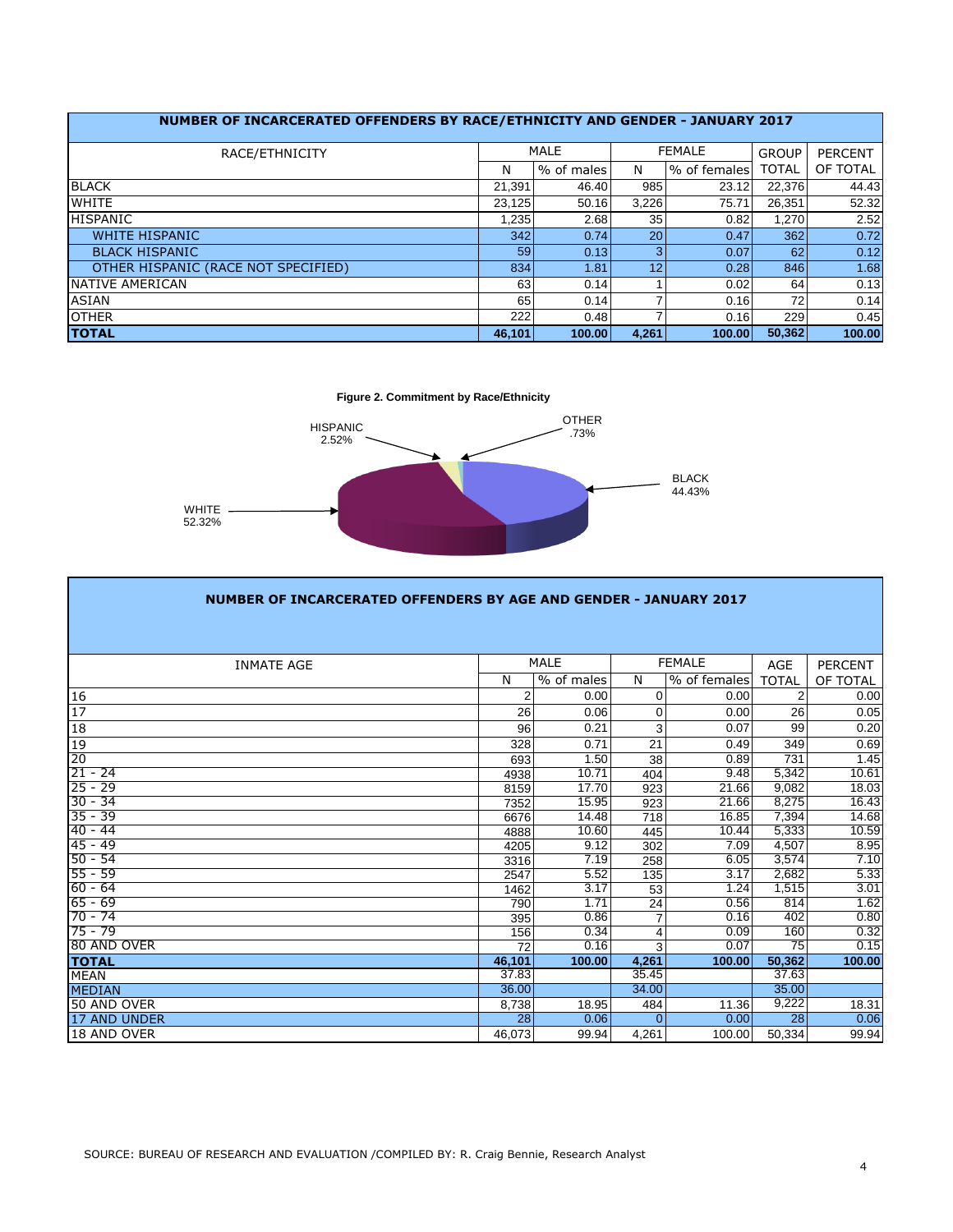|                   |                |              | AGE OF INCARCERATED OFFENDERS BY GENDER AND RACE - JANUARY 2017 |        |                |              |                |        |                         |              |                |                |
|-------------------|----------------|--------------|-----------------------------------------------------------------|--------|----------------|--------------|----------------|--------|-------------------------|--------------|----------------|----------------|
| <b>INMATE AGE</b> |                | MALE         | <b>FEMALE</b>                                                   |        |                | <b>BLACK</b> |                | WHITE  |                         | <b>OTHER</b> | AGE            | <b>PERCENT</b> |
|                   | N              | $\%$         | N                                                               | $\%$   | N              | $\%$         | N              | $\%$   | N                       | $\%$         | <b>TOTAL</b>   | OF TOTAL       |
| 16                | $\overline{2}$ | 0.00         | 0                                                               | 0.00   | $\overline{2}$ | 0.01         | $\mathbf 0$    | 0.00   | 0                       | 0.00         | $\overline{2}$ | 0.00           |
| 17                | 26             | 0.06         | $\mathbf 0$                                                     | 0.00   | 22             | 0.10         | $\overline{4}$ | 0.02   | $\mathbf 0$             | 0.00         | 26             | 0.05           |
| 18                | 96             | 0.21         | 3                                                               | 0.07   | 80             | 0.36         | 19             | 0.07   | $\mathbf 0$             | 0.00         | 99             | 0.20           |
| 19                | 328            | 0.71         | 21                                                              | 0.49   | 240            | 1.07         | 100            | 0.38   | 9                       | 0.55         | 349            | 0.69           |
| 20                | 693            | 1.50         | 38                                                              | 0.89   | 476            | 2.13         | 227            | 0.86   | 28                      | 1.71         | 731            | 1.45           |
| 21                | 957            | 2.08         | 66                                                              | 1.55   | 630            | 2.82         | 357            | 1.35   | 36                      | 2.20         | 1,023          | 2.03           |
| 22                | 1157           | 2.51         | 90                                                              | 2.11   | 764            | 3.41         | 451            | 1.71   | 32                      | 1.96         | 1,247          | 2.48           |
| 23                | 1314           | 2.85         | 110                                                             | 2.58   | 857            | 3.83         | 534            | 2.03   | 33                      | 2.02         | 1,424          | 2.83           |
| 24                | 1510           | 3.28         | 138                                                             | 3.24   | 914            | 4.08         | 689            | 2.61   | 45                      | 2.75         | 1,648          | 3.27           |
| 25                | 1651           | 3.58         | 196                                                             | 4.60   | 1048           | 4.68         | 745            | 2.83   | 54                      | 3.30         | 1,847          | 3.67           |
| 26                | 1606           | 3.48         | 175                                                             | 4.11   | 891            | 3.98         | 830            | 3.15   | 60                      | 3.67         | 1,781          | 3.54           |
| 27                | 1723           | 3.74         | 194                                                             | 4.55   | 953            | 4.26         | 904            | 3.43   | 60                      | 3.67         | 1,917          | 3.81           |
| 28                | 1621           | 3.52         | 177                                                             | 4.15   | 867            | 3.87         | 861            | 3.27   | 70                      | 4.28         | 1,798          | 3.57           |
| 29                | 1558           | 3.38         | 181                                                             | 4.25   | 780            | 3.49         | 912            | 3.46   | 47                      | 2.87         | 1,739          | 3.45           |
| 30                | 1524           | 3.31         | 182                                                             | 4.27   | 723            | 3.23         | 930            | 3.53   | 53                      | 3.24         | 1,706          | 3.39           |
| 31                | 1499           | 3.25         | 196                                                             | 4.60   | 653            | 2.92         | 986            | 3.74   | 56                      | 3.43         | 1,695          | 3.37           |
| 32                | 1439           | 3.12         | 179                                                             | 4.20   | 659            | 2.95         | 907            | 3.44   | 52                      | 3.18         | 1,618          | 3.21           |
| 33                | 1478           | 3.21         | 169                                                             | 3.97   | 680            | 3.04         | 905            | 3.43   | 62                      | 3.79         | 1,647          | 3.27           |
| 34                | 1412           | 3.06         | 197                                                             | 4.62   | 601            | 2.69         | 957            | 3.63   | 51                      | 3.12         | 1,609          | 3.19           |
| 35                | 1404           | 3.05         | 169                                                             | 3.97   | 619            | 2.77         | 889            | 3.37   | 65                      | 3.98         | 1,573          | 3.12           |
| 36                | 1415           | 3.07         | 144                                                             | 3.38   | 616            | 2.75         | 890            | 3.38   | 53                      | 3.24         | 1,559          | 3.10           |
| 37                | 1330           | 2.88         | 145                                                             | 3.40   | 595            | 2.66         | 828            | 3.14   | 52                      | 3.18         | 1,475          | 2.93           |
| 38                | 1340           | 2.91         | 147                                                             | 3.45   | 614            | 2.74         | 819            | 3.11   | 54                      | 3.30         | 1,487          | 2.95           |
| 39                | 1187           | 2.57         | 113                                                             | 2.65   | 551            | 2.46         | 702            | 2.66   | 47                      | 2.87         | 1,300          | 2.58           |
| 40                | 1042           | 2.26         | 101                                                             | 2.37   | 472            | 2.11         | 619            | 2.35   | 52                      | 3.18         | 1,143          | 2.27           |
| 41                |                | 2.24         | 80                                                              |        | 467            |              |                | 2.29   | 42                      |              | 1,113          | 2.21           |
|                   | 1033           |              |                                                                 | 1.88   |                | 2.09         | 604            |        |                         | 2.57         |                |                |
| 42                | 937            | 2.03         | 96                                                              | 2.25   | 436            | 1.95         | 566            | 2.15   | 31                      | 1.90         | 1,033          | 2.05           |
| 43                | 913            | 1.98<br>2.09 | 69                                                              | 1.62   | 396            | 1.77         | 550            | 2.09   | 36                      | 2.20         | 982            | 1.95           |
| 44                | 963            | 2.12         | 99                                                              | 2.32   | 433            | 1.94         | 594            | 2.25   | 35                      | 2.14         | 1,062          | 2.11           |
| 45                | 979            |              | 76                                                              | 1.78   | 424            | 1.89         | 583            | 2.21   | 48                      | 2.94         | 1,055          | 2.09           |
| 46<br>47          | 948            | 2.06         | 75                                                              | 1.76   | 417            | 1.86         | 579            | 2.20   | 27                      | 1.65         | 1,023          | 2.03           |
|                   | 827            | 1.79         | 57                                                              | 1.34   | 331            | 1.48         | 516            | 1.96   | 37                      | 2.26         | 884            | 1.76           |
| 48                | 738            | 1.60         | 59                                                              | 1.38   | 335            | 1.50         | 440            | 1.67   | 22                      | 1.35         | 797            | 1.58           |
| 49                | 713            | 1.55         | 35                                                              | 0.82   | 277            | 1.24         | 450            | 1.71   | 21                      | 1.28         | 748            | 1.49           |
| 50                | 731            | 1.59         | 65                                                              | 1.53   | 291            | 1.30         | 479            | 1.82   | 26                      | 1.59         | 796            | 1.58           |
| 51                | 706            | 1.53         | 43                                                              | 1.01   | 301            | 1.35         | 433            | 1.64   | 15                      | 0.92         | 749            | 1.49           |
| 52                | 666            | 1.44         | 53                                                              | 1.24   | 264            | 1.18         | 437            | 1.66   | 18                      | 1.10         | 719            | 1.43           |
| 53                | 612            | 1.33         | 54                                                              | 1.27   | 251            | 1.12         | 391            | 1.48   | 24                      | 1.47         | 666            | 1.32           |
| 54                | 601            | 1.30         | 43                                                              | 1.01   | 253            | 1.13         | 365            | 1.39   | 26                      | 1.59         | 644            | 1.28           |
| 55                | 547            | 1.19         | 29                                                              | 0.68   | 227            | 1.01         | 330            | 1.25   | 19                      | 1.16         | 576            | 1.14           |
| 56                | 576            | 1.25         | 31                                                              | 0.73   | 261            | 1.17         | 331            | 1.26   | 15                      | 0.92         | 607            | 1.21           |
| 57                | 517            | 1.12         | $\overline{34}$                                                 | 0.80   | 236            | 1.05         | 298            | 1.13   | $17$                    | 1.04         | 551            | 1.09           |
| $\overline{58}$   | 467            | 1.01         | 19                                                              | 0.45   | 188            | 0.84         | 281            | 1.07   | 17                      | 1.04         | 486            | 0.97           |
| 59                | 440            | 0.95         | 22                                                              | 0.52   | 192            | 0.86         | 260            | 0.99   | 10                      | 0.61         | 462            | 0.92           |
| 60                | 388            | 0.84         | 16                                                              | 0.38   | 175            | 0.78         | 217            | 0.82   | 12                      | 0.73         | 404            | 0.80           |
| 61                | 304            | 0.66         | 13                                                              | 0.31   | 140            | 0.63         | 170            | 0.65   | 7                       | 0.43         | 317            | 0.63           |
| 62                | 256            | 0.56         | 12                                                              | 0.28   | 108            | 0.48         | 155            | 0.59   | 5                       | 0.31         | 268            | 0.53           |
| 63                | 293            | 0.64         | 8                                                               | 0.19   | 134            | 0.60         | 159            | 0.60   | 8                       | 0.49         | 301            | 0.60           |
| 64                | 221            | 0.48         | 4                                                               | 0.09   | 94             | 0.42         | 125            | 0.47   | 6                       | 0.37         | 225            | 0.45           |
| 65                | 191            | 0.41         | 4                                                               | 0.09   | 84             | 0.38         | 105            | 0.40   | 6                       | 0.37         | 195            | 0.39           |
| 66                | 165            | 0.36         | 10                                                              | 0.23   | 64             | 0.29         | 109            | 0.41   | $\overline{\mathbf{c}}$ | 0.12         | 175            | 0.35           |
| 67                | 168            | 0.36         | 4                                                               | 0.09   | 66             | 0.29         | 102            | 0.39   | 4                       | 0.24         | 172            | 0.34           |
| 68                | 143            | 0.31         | 3                                                               | 0.07   | 36             | 0.16         | 106            | 0.40   | 4                       | 0.24         | 146            | 0.29           |
| 69                | 123            | 0.27         | 3                                                               | 0.07   | 34             | 0.15         | 88             | 0.33   | 4                       | 0.24         | 126            | 0.25           |
| 70 AND OVER       | 623            | 1.35         | 14                                                              | 0.33   | 154            | 0.69         | 463            | 1.76   | 20                      | 1.22         | 637            | 1.26           |
| <b>TOTAL</b>      | 46,101         | 100.00       | 4,261                                                           | 100.00 | 22,376         | 100.00       | 26,351         | 100.00 | 1,635                   | 100.00       | 50,362         | 100.00         |
| <b>MEAN</b>       | 37.83          |              | 35.45                                                           |        | 36.02          |              | 39.01          |        | 37.51                   |              | 37.63          |                |
| <b>MEDIAN</b>     | 36.00          |              | 34.00                                                           |        | 33.00          |              | 37.00          |        | 36.00                   |              | 35.00          |                |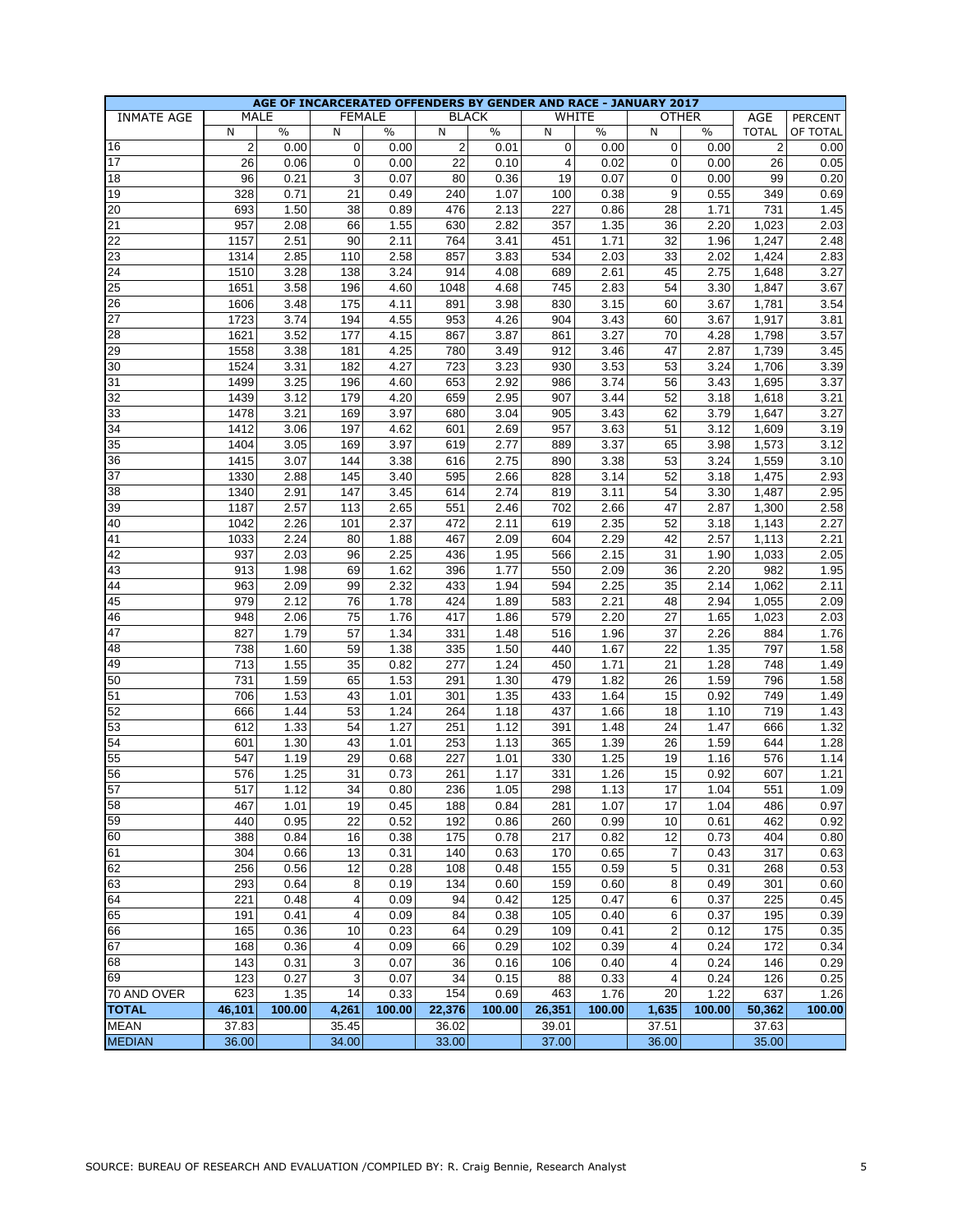|                                                                                                          | NUMBER OF INCARCERATED SENATE BILL 2 (SB2) OFFENDERS, BY FELONY LEVEL OF MOST<br><b>SERIOUS CONVICTION OFFENSE, GENDER AND LENGTH OF AGGREGATE SENTENCE,</b> |        |            |                         |            |     |               |            |                         |            |        |        |  |  |  |
|----------------------------------------------------------------------------------------------------------|--------------------------------------------------------------------------------------------------------------------------------------------------------------|--------|------------|-------------------------|------------|-----|---------------|------------|-------------------------|------------|--------|--------|--|--|--|
|                                                                                                          | January 2017                                                                                                                                                 |        |            |                         |            |     |               |            |                         |            |        |        |  |  |  |
| MINIMUM, AVERAGE AND<br><b>MALE</b><br>MINIMUM, AVERAGE AND<br><b>FEMALE</b><br>FELONY/SENTENCE CATEGORY |                                                                                                                                                              |        |            |                         |            |     |               |            |                         |            |        | TOTAL* |  |  |  |
|                                                                                                          |                                                                                                                                                              |        |            | <b>MAXIMUM SENTENCE</b> |            |     |               |            | <b>MAXIMUM SENTENCE</b> |            |        |        |  |  |  |
|                                                                                                          |                                                                                                                                                              |        |            | TERM (IN MONTHS)        |            |     |               |            | TERM (IN MONTHS)        |            |        |        |  |  |  |
|                                                                                                          | N                                                                                                                                                            | $\%$   | <b>MIN</b> | <b>AVG</b>              | <b>MAX</b> | N   | $\frac{0}{0}$ | <b>MIN</b> | <b>AVG</b>              | <b>MAX</b> | N      | $\%$   |  |  |  |
| <b>DEATH</b>                                                                                             | 65                                                                                                                                                           | 0.46   | N/A        | N/A                     | N/A        |     | 0.13          | N/A        | N/A                     | N/A        | 66     | 0.44   |  |  |  |
| <b>LIFE</b>                                                                                              | 3401                                                                                                                                                         | 24.15  | N/A        | N/A                     | N/A        | 204 | 25.56         | N/A        | N/A                     | N/A        | 3,605  | 24.23  |  |  |  |
| <b>FIRST</b>                                                                                             | 6672                                                                                                                                                         | 47.39  | 12.00      | 184.36                  | 3096.00    | 288 | 36.09         | 30.00      | 151.09                  | 780.00     | 6,960  | 46.78  |  |  |  |
| <b>SECOND</b>                                                                                            | 2221                                                                                                                                                         | 15.77  | 12.00      | 124.39                  | 1320.00    | 137 | 17.17         | 20.00      | 108.08                  | 612.00     | 2,358  | 15.85  |  |  |  |
| <b>THIRD</b>                                                                                             | 1297                                                                                                                                                         | 9.21   | 9.00       | 102.84                  | 528.00     | 94  | 11.78         | 17.00      | 67.75                   | 528.00     | 1,391  | 9.35   |  |  |  |
| <b>FOURTH</b>                                                                                            | 248                                                                                                                                                          | 1.76   | 6.00       | 74.27                   | 695.00     | 42  | 5.26          | 6.00       | 40.76                   | 134.00     | 290    | 1.95   |  |  |  |
| <b>FIFTH</b>                                                                                             | 176                                                                                                                                                          | 1.25   | 6.00       | 65.20                   | 300.00     | 32  | 4.01          | 5.00       | 25.16                   | 95.00      | 208    | 1.40   |  |  |  |
| <b>TOTAL SENATE BILL 2</b>                                                                               | 14.080                                                                                                                                                       | 100.00 |            |                         |            | 798 | 100.00        |            |                         |            | 14.878 | 100.00 |  |  |  |
| % OF TOTAL INCARCERATED                                                                                  |                                                                                                                                                              | 27.96  |            |                         |            |     | 1.58          |            |                         |            |        | 29.54  |  |  |  |

\* INCLUDES 'HYBRID' COMMITMENTS WITH BOTH PRE-SB2 AND SB2 OFFENSES AND SENTENCE STRUCTURE. BASED ON AGGREGATE MINIMUM TERMS FOR CASES WITH COMBINED INDETERMINATE SENTENCES.

### **NUMBER OF INCARCERATED PRE-SB2 OFFENDERS, BY FELONY LEVEL OF MOST SERIOUS CONVICTION OFFENSE, GENDER AND LENGTH OF AGGREGATE SENTENCE,**

| FELONY/SENTENCE CATEGORY       |       | MALE          |                                        |                         | MINIMUM, AVERAGE AND |     | <b>FEMALE</b> | MINIMUM, AVERAGE AND |                         |            | <b>TOTAL</b>    |               |  |  |
|--------------------------------|-------|---------------|----------------------------------------|-------------------------|----------------------|-----|---------------|----------------------|-------------------------|------------|-----------------|---------------|--|--|
|                                |       |               |                                        | <b>MAXIMUM SENTENCE</b> |                      |     |               |                      | <b>MAXIMUM SENTENCE</b> |            |                 |               |  |  |
|                                |       |               |                                        | TERM (IN MONTHS)**      |                      |     |               |                      | TERM (IN MONTHS)**      |            |                 |               |  |  |
|                                | N     | $\frac{9}{6}$ | <b>MAX</b><br><b>MIN</b><br><b>AVG</b> |                         |                      | N   | $\frac{0}{0}$ | <b>MIN</b>           | <b>AVG</b>              | <b>MAX</b> | N               | $\frac{0}{0}$ |  |  |
| <b>DEATH</b>                   | 64    | 1.59          | N/A                                    | N/A                     | N/A                  |     | 0.00          | N/A                  | N/A                     | N/A        | 64              | 1.54          |  |  |
| <b>LIFE</b>                    | 2236  | 55.44         | N/A                                    | N/A                     | N/A                  | 85  | 76.58         | N/A                  | N/A                     | N/A        | 2,321           | 56.01         |  |  |
| <b>FIRST</b>                   | 1569  | 38.90         | 24.00                                  | 205.50                  | 3876.00              | 23  | 20.72         | 12.00                | 153.05                  | 840.00     | ا592. ا         | 38.42         |  |  |
| <b>SECOND</b>                  | 116   | 2.88          | 24.00                                  | 128.96                  | 504.00               | 2   | 1.80          | 24.00                | 90.00                   | 156.00     | <b>118</b>      | 2.85          |  |  |
| ITHIRD INDETERMINATE           |       | 0.10          | 144.00                                 | 171.00                  | 180.00               |     | 0.00          | N/A                  | N/A                     | N/A        |                 | 0.10          |  |  |
| <b>THIRD DETERMINATE</b>       | 34    | 0.84          | 12.00                                  | 125.82                  | 360.00               |     | 0.90          | 24.00                | 24.00                   | 24.00      | 35 <sub>1</sub> | 0.84          |  |  |
| <b>FOURTH INDETERMINATE</b>    | 6     | 0.15          | 24.00                                  | 43.00                   | 90.00                |     | 0.00          | N/A                  | N/A                     | N/A        | 6               | 0.14          |  |  |
| <b>FOURTH DETERMINATE</b>      |       | 0.10          | 35.00                                  | 94.26                   | 192.00               |     | 0.00          | N/A                  | N/A                     | N/A        |                 | 0.10          |  |  |
| <b>TOTAL PRE-SB2</b>           | 4.033 | 100.00        |                                        |                         |                      | 111 | 100.00        |                      |                         |            | 4.144           | 100.00        |  |  |
| <b>W OF TOTAL INCARCERATED</b> |       | 8.01          |                                        |                         |                      |     | 0.22          |                      |                         |            |                 | 8.23          |  |  |

\*\* FOR INDEFINITE SENTENCE TERMS, THE MINIMUM, AVERAGE AND MAXIMUM VALUES REFER TO THE DISTRIBUTION OF THE AGGREGATE MINIMUM SENTENCE.

# **NUMBER OF INCARCERATED HB86 OFFENDERS, BY FELONY LEVEL OF MOST SERIOUS CONVICTION OFFENSE, GENDER AND LENGTH OF AGGREGATE SENTENCE,**

| FELONY/SENTENCE CATEGORY        |                 | MALE          |                                                              | <b>MAXIMUM SENTENCE</b><br>TERM (IN MONTHS) | MINIMUM, AVERAGE AND |       | <b>FEMALE</b> |            | MINIMUM, AVERAGE AND<br><b>MAXIMUM SENTENCE</b><br>TERM (IN MONTHS) |        |                 | TOTAL*** |  |  |
|---------------------------------|-----------------|---------------|--------------------------------------------------------------|---------------------------------------------|----------------------|-------|---------------|------------|---------------------------------------------------------------------|--------|-----------------|----------|--|--|
|                                 | N.              | $\frac{9}{6}$ | $\frac{0}{0}$<br><b>AVG</b><br><b>MAX</b><br><b>MIN</b><br>N |                                             |                      |       | <b>MIN</b>    | <b>AVG</b> | <b>MAX</b>                                                          | N      | $\%$            |          |  |  |
| <b>DEATH</b>                    | 10 <sub>1</sub> | 0.04          | N/A                                                          | N/A                                         | N/A                  |       | 0.00          | N/A        | N/A                                                                 | N/A    | 10 <sup>1</sup> | 0.03     |  |  |
| <b>LIFE</b>                     | 988             | 3.53          | N/A                                                          | N/A                                         | N/A                  | 48    | 1.43          | N/A        | N/A                                                                 | N/A    | 1,036           | 3.31     |  |  |
| <b>FIRST</b>                    | 6068            | 21.68         | 12.00                                                        | 104.05                                      | 1932.00              | 465   | 13.87         | 12.00      | 81.93                                                               | 720.00 | 6,533           | 20.85    |  |  |
| <b>SECOND</b>                   | 8429            | 30.12         | 6.00                                                         | 60.58                                       | 672.00               | 863   | 25.75         | 11.00      | 55.91                                                               | 780.00 | 9,292           | 29.65    |  |  |
| <b>THIRD</b>                    | 7508            | 26.83         | 2.00                                                         | 37.64                                       | 336.00               | 1010  | 30.13         | 6.00       | 32.62                                                               | 216.00 | 8,518           | 27.18    |  |  |
| <b>FOURTH</b>                   | 2762            | 9.87          | 4.00                                                         | 23.17                                       | 240.00               | 401   | 11.96         | 6.00       | 21.99                                                               | 104.00 | 3.163           | 10.09    |  |  |
| <b>FIFTH</b>                    | 2223            | 7.94          | 4.00                                                         | 17.04                                       | 192.00               | 565   | 16.86         | 4.00       | 15.85                                                               | 72.00  | 2.788           | 8.90     |  |  |
| <b>TOTAL HB86</b>               | 27,988          | 100.00        |                                                              |                                             |                      | 3,352 | 100.00        |            |                                                                     |        | 31.340          | 100.00   |  |  |
| <b>We OF TOTAL INCARCERATED</b> |                 | 55.57         |                                                              |                                             |                      |       | 6.66          |            |                                                                     |        |                 | 62.23    |  |  |

\*\*\* INCLUDES 'HYBRID' COMMITMENTS WITH BOTH PRE-HB86 AND HB86 OFFENSES AND SENTENCE STRUCTURE.

| ALL INCARCERATED OFFENDERS BY FELONY LEVEL OF MOST SERIOUS CONVICTION OFFENSE, GENDER AND LENGTH OF AGGREGATE SENTENCE |        |               |                         |        |            |               |               |                      |        |            |              |        |
|------------------------------------------------------------------------------------------------------------------------|--------|---------------|-------------------------|--------|------------|---------------|---------------|----------------------|--------|------------|--------------|--------|
| FELONY/SENTENCE CATEGORY                                                                                               | MALE   |               | MINIMUM, AVERAGE AND    |        |            | <b>FEMALE</b> |               | MINIMUM, AVERAGE AND |        |            | <b>TOTAL</b> |        |
|                                                                                                                        |        |               | <b>MAXIMUM SENTENCE</b> |        |            |               |               | MAXIMUM SENTENCE     |        |            |              |        |
|                                                                                                                        |        |               | TERM (IN MONTHS)        |        |            |               |               | TERM (IN MONTHS)     |        |            |              |        |
|                                                                                                                        | N      | $\frac{1}{2}$ | <b>MIN</b>              | AVG.   | <b>MAX</b> | N             | $\frac{0}{0}$ | <b>MIN</b>           | AVG.   | <b>MAX</b> | N            | $\%$   |
| LIFE/DEATH                                                                                                             | 6764   | 14.67         | N/A                     | N/A    | N/A        | 338           | 7.93          | N/A                  | N/A    | N/A        | 7.1021       | 14.10  |
| <b>IFIRST</b>                                                                                                          | 14309  | 31.04         | 12.00                   | 152.61 | 3876.00    | 776           | 18.21         | 12.00                | 109.72 | 840.00     | 15.085       | 29.95  |
| <b>SECOND</b>                                                                                                          | 10766  | 23.35         | 6.00                    | 74.56  | 1320.00    | 1002          | 23.52         | 11.00                | 63.11  | 780.00     | 11.768       | 23.37  |
| <b>THIRD</b>                                                                                                           | 8843   | 19.18         | 2.00                    | 47.64  | 528.00     | 1105          | 25.93         | 6.00                 | 35.60  | 528.00     | 9,948        | 19.75  |
| <b>FOURTH</b>                                                                                                          | 3020   | 6.55          | 4.00                    | 27.55  | 695.00     | 443           | 10.40         | 6.00                 | 23.77  | 134.00     | 3.463        | 6.88   |
| <b>FIFTH</b>                                                                                                           | 2399   | 5.20          | 4.00                    | 20.64  | 300.00     | 597           | 14.01         | 4.00                 | 16.35  | 95.00      | 2,996        | 5.95   |
| <b>TOTAL POPULATION</b>                                                                                                | 46.101 | 100.00        |                         |        |            | 4.261         | 100.00        |                      |        |            | 50,362       | 100.00 |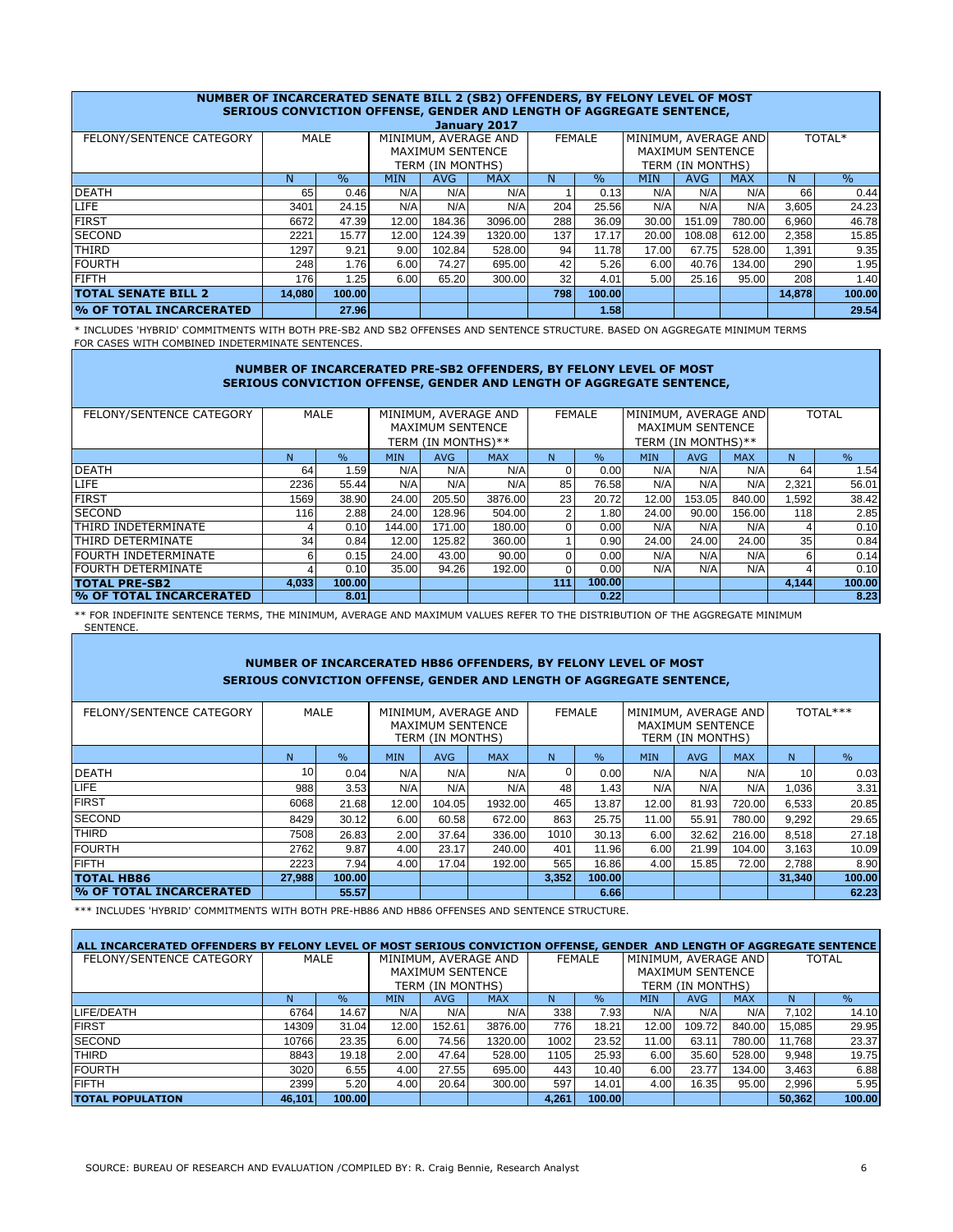| NUMBER OF INCARCERATED OFFENDERS BY MOST SERIOUS COMMITMENT OFFENSE                  | Jan-17<br><b>Sorted by Gender and Sentencing Code</b> |                         |                     |                                    |                                  |                              |                         |                      |
|--------------------------------------------------------------------------------------|-------------------------------------------------------|-------------------------|---------------------|------------------------------------|----------------------------------|------------------------------|-------------------------|----------------------|
| MOST SERIOUS OFFENSE*                                                                | PRE-SB2<br>MALE                                       | SB <sub>2</sub><br>MALE | <b>HB86</b><br>MALE | PRE-SB2<br><b>FEMALE</b>           | SB <sub>2</sub><br><b>FEMALE</b> | <b>HB86</b><br><b>FEMALE</b> | DEPT.<br><b>TOTAL</b>   | % OF<br><b>TOTAL</b> |
| CRIMES AGAINST PERSONS (EXCLUDING SEX OFFENSES)                                      | 2,620                                                 | 7,540                   | 9,871               | 91                                 | 512                              | 915                          | 21,549                  | 42.79                |
| ABDUCTION (INCLUDES CHILD STEALING)                                                  | 5                                                     | 21                      | 117                 | $\mathbf 0$                        | $\mathbf{1}$                     | 3                            | 147                     | .29                  |
| ATTEMPTED ABDUCTION                                                                  | $\mathbf 0$                                           | 1                       | 13                  | $\mathbf 0$                        | $\overline{0}$                   | 0                            | 14                      | .03                  |
| <b>AGGRAVATED ARSON</b>                                                              | 8                                                     | 54                      | 139                 | 2                                  | 8                                | 21                           | 232                     | .46                  |
| ATTEMPTED AGGRAVATED ARSON                                                           | $\overline{2}$                                        | $\overline{2}$          | 18                  | 0                                  | $\overline{0}$                   | 5                            | 27                      | .05                  |
| AGGRAVATED ASSAULT                                                                   | 3                                                     | 4                       | 146                 | $\mathbf 0$                        | $\mathbf{1}$                     | 22                           | 176                     | .35                  |
| AGGRAVATED MURDER                                                                    | 1,261                                                 | 1,159                   | 322                 | 46                                 | 87                               | 21                           | 2,896                   | 5.75                 |
| ATTEMPTED AGGRAVATED MURDER<br>AGGRAVATED RIOT                                       | 71<br>$\mathbf 0$                                     | 50<br>$\mathbf{1}$      | 13<br>6             | 0<br>0                             | $\overline{2}$<br>$\mathbf 0$    | 1<br>$\mathbf 0$             | 137<br>7                | .27<br>.01           |
| AGGRAVATED VEHICULAR ASSAULT                                                         | $\mathbf 0$                                           | 31                      | 171                 | $\mathbf 0$                        | $\overline{4}$                   | 30                           | 236                     | .47                  |
| AGGRAVATED VEHICULAR HOMICIDE                                                        | $\overline{2}$                                        | 102                     | 178                 | $\mathsf{O}\xspace$                | 27                               | 39                           | 348                     | .69                  |
| <b>ARMED ROBBERY</b>                                                                 | 8                                                     | 0                       | $\mathbf 0$         | 0                                  | $\pmb{0}$                        | $\mathbf 0$                  | 8                       | .02                  |
| <b>ASSAULT</b>                                                                       | $\mathbf 0$                                           | 5                       | 86                  | 0                                  | $\overline{2}$                   | 17                           | 110                     | .22                  |
| CHILD ENDANGERMENT                                                                   | $\overline{1}$                                        | 40                      | 181                 | $\mathbf{1}$                       | 11                               | 97                           | 331                     | .66                  |
| CONTAMINATING SUBSTANCE/FOOD                                                         | $\mathbf 0$                                           | $\mathbf 0$             | $\mathbf 0$         | $\mathbf 0$                        | $\overline{2}$                   | $\mathbf 0$                  | $\overline{2}$          | .00                  |
| DOMESTIC VIOLENCE                                                                    | $\mathbf 0$                                           | 31                      | 627                 | $\mathsf{O}\xspace$                | $\overline{0}$                   | 21                           | 679                     | 1.35                 |
| <b>EXTORTION</b>                                                                     | $\mathbf 0$                                           | $\overline{2}$          | $\overline{7}$      | 0                                  | $\overline{0}$                   | $\mathbf{1}$                 | 10                      | .02                  |
| FAILURE TO PROVIDE FOR IMPAIRED PERSON                                               | $\mathbf 0$                                           | $\mathbf 0$             | $\mathbf{1}$        | $\mathbf 0$                        | $\mathbf 0$                      |                              | $\overline{2}$          | .00                  |
| FELONIOUS ASSAULT                                                                    | 36                                                    | 741                     | 2,038               | $\mathbf{1}$                       | 33                               | 148                          | 2,997                   | 5.95                 |
| ATTEMPTED FELONIOUS ASSAULT                                                          | 3                                                     | 28                      | 265                 | $\mathbf 0$                        | $\mathbf{1}$                     | 23                           | 320                     | .64                  |
| INVOLUNTARY MANSLAUGHTER<br><b>KIDNAPPING</b>                                        | 86<br>104                                             | 582<br>381              | 504<br>294          | $\overline{7}$<br>0                | 79<br>14                         | 89<br>15                     | 1,347<br>808            | 2.67<br>1.60         |
| MAKING TERRORISTIC THREATS                                                           | $\mathbf 0$                                           | 0                       | $\overline{4}$      | 0                                  | $\mathbf 0$                      | 0                            | $\overline{4}$          | .01                  |
| MENACING                                                                             | $\mathbf 0$                                           | $\mathbf{1}$            | 28                  | $\mathbf 0$                        | $\overline{0}$                   | $\mathbf{1}$                 | 30                      | .06                  |
| <b>MURDER</b>                                                                        | 740                                                   | 1.472                   | 423                 | 33                                 | 115                              | 23                           | 2,806                   | 5.57                 |
| ATTEMPTED MURDER                                                                     | 43                                                    | 264                     | 144                 | $\mathbf 0$                        | 17                               | $\overline{4}$               | 472                     | .94                  |
| MURDER OF A PEACE OFFICER                                                            | $\overline{4}$                                        | 0                       | 0                   | 0                                  | $\mathbf 0$                      | $\mathbf 0$                  | 4                       | .01                  |
| NONSUPPORT OF DEPENDENTS                                                             | $\mathbf 0$                                           | 49                      | 101                 | $\mathbf 0$                        | 9                                | 19                           | 178                     | .35                  |
| PATIENT ABUSE/NEGLECT                                                                | $\mathbf 0$                                           | $\pmb{0}$               | $\mathbf 0$         | 0                                  | $\mathbf{1}$                     | $\mathbf 0$                  | 1                       | .00                  |
| PERMITTING CHILD ABUSE                                                               | $\Omega$                                              | $\mathbf 0$             | $\overline{2}$      | $\mathbf 0$                        | $\mathbf{1}$                     | $\overline{2}$               | 5                       | .01                  |
| TRAFFICKING IN PERSONS                                                               | $\mathbf 0$                                           | $\pmb{0}$               | 11                  | $\mathbf 0$                        | $\overline{0}$                   | $\overline{2}$               | 13                      | .03                  |
| <b>VOLUNTARY MANSLAUGHTER</b>                                                        | 31                                                    | 297                     | 134                 | $\mathbf{1}$                       | 20                               | 15                           | 498                     | .99                  |
| ATTEMPTED VOLUNTARY MANSLAUGHTER                                                     | $\overline{2}$<br>210                                 | 5<br>2,217              | 0<br>3,898          | 0<br>$\mathbf{0}$                  | $\mathbf 0$<br>77                | $\Omega$<br>295              | $\overline{7}$<br>6,697 | .01<br>13.30         |
| <b>ROBBERY OFFENSES</b><br>AGGRAVATED ROBBERY                                        | 179                                                   | 1.806                   | 1.976               | 0                                  | 59                               | 99                           | 4.119                   | 8.18                 |
| ATTEMPTED AGGRAVATED ROBBERY                                                         | 6                                                     | 14                      | 39                  | $\mathsf{O}\xspace$                | $\overline{0}$                   | $\mathbf{1}$                 | 60                      | .12                  |
| ROBBERY ('ATTEMPTS' INCLUDED)                                                        | 25                                                    | 397                     | 1,883               | $\bf{0}$                           | 18                               | 195                          | 2,518                   | 5.00                 |
| 2nd Degree Felony                                                                    | 25                                                    | 327                     | 1,356               | 0                                  | 13                               | 110                          | 1,831                   | 3.64                 |
| 3rd Degree Felony                                                                    | $\mathbf 0$                                           | 67                      | 485                 | 0                                  | 5                                | 79                           | 636                     | 1.26                 |
| 4th Degree Felony                                                                    | $\Omega$                                              | 3                       | 42                  | 0                                  | $\overline{0}$                   | 6                            | 51                      | .10                  |
| <b>SEX OFFENSES</b>                                                                  | 1,194                                                 | 3,640                   | 2,926               | 18                                 | 48                               | 80                           | 7,906                   | 15.70                |
| COMPELLING PROSTITUTION                                                              | $\mathbf 0$                                           | 6                       | 11                  | 0                                  | $\overline{0}$                   | $\overline{2}$               | 19                      | .04                  |
| UNLAWFUL CONDUCT WITH A MINOR                                                        | $\overline{2}$                                        | 109                     | 268                 | 0                                  | 3                                | 15                           | 397                     | .79                  |
| ATTEMPTED UNLAWFUL CONDUCT WITH A MINOR<br>DISSEMINATING MATTER HARMFUL TO JUVENILES | $\mathbf 0$<br>$\mathbf 0$                            | 1<br>$\mathbf 0$        | 11<br>5             | $\pmb{0}$<br>0                     | $\overline{0}$<br>$\overline{0}$ | $\mathbf{1}$<br>$\mathbf{1}$ | 13<br>6                 | .03                  |
| FAILURE TO NOTIFY CHANGE OF ADDRESS                                                  | $\mathbf 0$                                           | 46                      | 322                 | $\mathsf{O}\xspace$                | $\overline{0}$                   | 7                            | 375                     | .01<br>.74           |
| FAILURE TO REGISTER AS SEX OFFENDER                                                  | $\mathbf 0$                                           | 9                       | 32                  | 0                                  | $\overline{0}$                   | 1                            | 42                      | .08                  |
| <b>FAILURE TO VERIFY ADDRESS</b>                                                     | $\mathbf 0$                                           | 14                      | 68                  | $\mathbf 0$                        | $\mathbf 0$                      | $\overline{\mathbf{c}}$      | 84                      | .17                  |
| FELONIOUS SEXUAL PENETRATION                                                         | 129                                                   | 2                       | $\pmb{0}$           | 3                                  | $\overline{0}$                   | 0                            | 134                     | .27                  |
| ATTEMPTED FELONIOUS SEXUAL PENETRATION                                               | 3                                                     | $\mathbf 0$             | $\mathbf 0$         | $\mathbf 0$                        | $\overline{0}$                   | $\mathbf{0}$                 | 3                       | .01                  |
| GROSS SEXUAL IMPOSITION                                                              | 12                                                    | 268                     | 374                 | $\mathsf{O}\xspace$                | $\overline{3}$                   | 7                            | 664                     | 1.32                 |
| <b>IMPORTUNING</b>                                                                   | $\mathbf 0$                                           | 5                       | 31                  | $\mathsf{O}\xspace$                | $\overline{0}$                   | 0                            | 36                      | .07                  |
| PANDERING OBSCENITY                                                                  | $\overline{4}$                                        | 158                     | 321                 | $\mathsf{O}\xspace$                | $\mathbf{1}$                     | 5                            | 489                     | .97                  |
| PUBLIC INDECENCY                                                                     | $\overline{1}$                                        | 0                       | 0                   | $\mathsf{O}\xspace$                | $\overline{0}$                   | 0                            | 1                       | .00                  |
| PROMOTING PROSTITUTION<br>RAPE                                                       | $\Omega$<br>984                                       | $\mathbf 0$<br>2,683    | 4<br>1,078          | $\mathbf 0$<br>15                  | $\overline{0}$<br>37             | $\overline{2}$<br>23         | 6<br>4,820              | .01<br>9.57          |
| ATTEMPTED RAPE                                                                       | 51                                                    | 118                     | 108                 | $\mathbf 0$                        | $\mathbf{1}$                     | 5                            | 283                     | .56                  |
| <b>SEXUAL BATTERY</b>                                                                | 8                                                     | 216                     | 283                 | $\mathsf{O}\xspace$                | $\overline{3}$                   | 5                            | 515                     | 1.02                 |
| ATTEMPTED SEXUAL BATTERY                                                             | $\mathbf 0$                                           | 3                       | 6                   | $\mathsf{O}\xspace$                | $\overline{0}$                   | 0                            | 9                       | .02                  |
| <b>SEX OFFENDER PENALTIES</b>                                                        | 0                                                     | $\mathbf{1}$            | 3                   | $\mathbf 0$                        | $\overline{0}$                   | $\overline{0}$               | $\overline{4}$          | .01                  |
| SOLICITING                                                                           | $\pmb{0}$                                             | $\pmb{0}$               | $\mathbf{1}$        | $\mathsf{O}\xspace$                | $\overline{0}$                   | 4                            | 5                       | .01                  |
| VOYEURISM                                                                            | $\mathbf 0$                                           | $\mathbf{1}$            | $\mathbf 0$         | $\mathsf{O}\xspace$                | $\overline{0}$                   | $\mathbf{0}$                 | $\mathbf{1}$            | .00                  |
| <b>BURGLARY OFFENSES</b>                                                             | 188                                                   | 1,345                   | 4,090               | $\blacksquare$                     | 67                               | 398                          | 6,089                   | 12.09                |
| AGGRAVATED BURGLARY                                                                  | 154                                                   | 627                     | 739                 | $\mathbf{1}$                       | 14                               | 39                           | 1,574                   | 3.13                 |
| ATTEMPTED AGGRAVATED BURGLARY                                                        | 15                                                    | 22                      | 24                  | $\mathbf 0$                        | $\overline{0}$                   | $\mathbf{1}$                 | 62                      | .12                  |
| BURGLARY ('ATTEMPTS' INCLUDED)                                                       | 19                                                    | 696                     | 3,327               | $\mathbf 0$                        | 53                               | 358                          | 4,453                   | 8.84                 |
| 2nd Degree Felony<br>3rd Degree Felony                                               | 18<br>1                                               | 485<br>199              | 2,080<br>1,064      | $\mathbf 0$<br>$\mathsf{O}\xspace$ | 33<br>17                         | 199<br>129                   | 2,815<br>1,410          | 5.59<br>2.80         |
| 4th Degree Felony                                                                    | $\mathbf 0$                                           | 12                      | 171                 | $\mathsf{O}\xspace$                | $\mathbf{3}$                     | 29                           | 215                     | .43                  |
| 5th Degree Felony                                                                    | $\mathbf 0$                                           | 0                       | 12                  | $\mathbf 0$                        | $\overline{0}$                   | $\mathbf{1}$                 | 13                      | .03                  |
|                                                                                      |                                                       |                         |                     |                                    |                                  |                              |                         |                      |

\* FOR CRIMES AGAINST PERSONS, SEX OFFENSES AND AGGRAVATED BURGLARY, ATTEMPTED OFFENSES ARE REPORTED SEPARATELY. FOR OTHER CRIMES, ATTEMPTED OFFENSES ARE INCLUDED IN THE PRIMARY CATEGORIES.

Г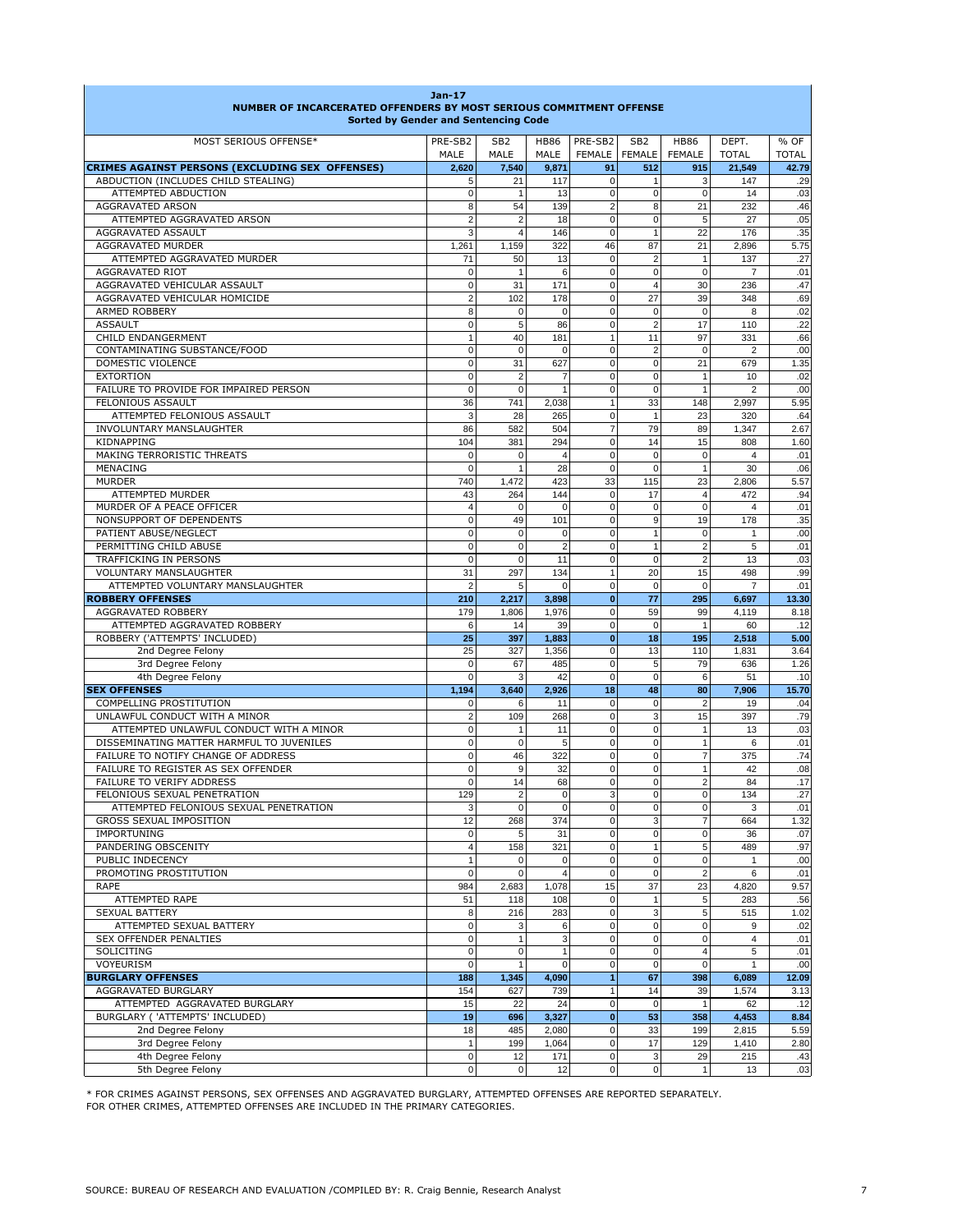| NUMBER OF INCARCERATED OFFENDERS BY MOST SERIOUS COMMITMENT OFFENSE<br><b>Sorted by Gender and Sentencing Code</b> |                          |                                |                  |                          |                     |                      |                       |              |  |
|--------------------------------------------------------------------------------------------------------------------|--------------------------|--------------------------------|------------------|--------------------------|---------------------|----------------------|-----------------------|--------------|--|
|                                                                                                                    |                          |                                |                  |                          |                     |                      |                       |              |  |
| <b>PROPERTY OFFENSES</b>                                                                                           | MALE<br>6                | MALE<br>178                    | MALE<br>1,398    | FEMALE<br>$\mathbf{0}$   | <b>FEMALE</b><br>39 | <b>FEMALE</b><br>310 | <b>TOTAL</b><br>1,931 | <b>TOTAL</b> |  |
| <b>ARSON</b>                                                                                                       | $\overline{1}$           | $\overline{1}$                 | 22               | $\pmb{0}$                | $\mathbf 0$         | $\overline{2}$       | 26                    | 3.83<br>.05  |  |
| <b>BREAKING AND ENTERING</b>                                                                                       | $\overline{1}$           | 23                             | 212              | $\mathsf 0$              | $\mathbf 0$         | 16                   | 252                   | .50          |  |
| RECEIVING STOLEN PROPERTY                                                                                          | $\overline{2}$           | 31                             | 378              | $\overline{0}$           | 6                   | 68                   | 485                   | .96          |  |
| SAFECRACKING                                                                                                       | $\mathbf 0$              | 9                              | 26               | $\pmb{0}$                | $\mathbf 0$         | 5                    | 40                    | .08          |  |
| TAMPERING WITH COIN MACHINE                                                                                        | $\mathbf 0$              | $\mathbf 0$                    | 6                | $\mathbf 0$              | $\mathbf 0$         | $\mathbf 0$          | 6                     | .01          |  |
| THEFT (GRAND)                                                                                                      | $\overline{2}$           | 110                            | 713              | $\mathbf 0$              | 32                  | 216                  | 1,073                 | 2.13         |  |
| UNAUTHORIZED USE OF PROPERTY                                                                                       | $\mathbf 0$              | $\mathbf 0$                    | $\mathbf 0$      | $\pmb{0}$                | $\mathbf 0$         | $\mathbf{1}$         | $\mathbf{1}$          | .00          |  |
| UNAUTHORIZED USE OF VEHICLE                                                                                        | $\mathbf 0$              | $\mathbf 0$                    | $\overline{7}$   | $\overline{0}$           | $\mathbf 0$         | $\mathbf{1}$         | 8                     | .02          |  |
| VANDALISM                                                                                                          | 0                        | $\overline{4}$                 | 34               | $\pmb{0}$                | $\mathbf{1}$        | 1                    | 40                    | .08          |  |
| <b>DRUG OFFENSES</b>                                                                                               | 9                        | 838                            | 5,825            | $\overline{1}$           | 83                  | 1,122                | 7,878                 | 15.64        |  |
| ABUSING HARMFUL INTOXICANTS                                                                                        | 0                        | $\mathbf 0$                    | 3                | $\mathbf 0$              | $\mathbf 0$         | $\mathbf{1}$         | $\overline{4}$        | .01          |  |
| CORRUPTION OF ANOTHER WITH DRUGS                                                                                   | $\overline{1}$           | $\overline{7}$                 | 62               | $\overline{0}$           | $\mathbf 0$         | 21                   | 91                    | .18          |  |
| DECEPTION TO OBTAIN DRUGS                                                                                          | $\mathbf 0$              | $\overline{4}$                 | 15               | $\pmb{0}$                | 5                   | 15                   | 39                    | .08          |  |
| DRUG LAW VIOLATION                                                                                                 | $\mathbf 0$              | $\overline{1}$                 | $\overline{4}$   | $\mathbf 0$              | $\mathbf 0$         | $\overline{2}$       | $\overline{7}$        | .01          |  |
| DRUG POSSESSION (FORMERLY ABUSE)                                                                                   | $\mathbf{1}$             | 281                            | 2,108            | $\pmb{0}$                | 33                  | 435                  | 2,858                 | 5.67         |  |
| FUNDING DRUG TRAFFICKING                                                                                           | $\mathbf 0$              | $\overline{1}$                 | $\overline{2}$   | $\pmb{0}$                | $\mathbf{1}$        | 3                    | $\overline{7}$        | .01          |  |
| ILLEGAL POSSESSION OF DRUG DOCUMENTS                                                                               | 0                        | $\mathbf 0$                    | 8                | $\mathbf 0$              | $\mathbf 0$         | $\overline{4}$       | 12                    | .02          |  |
| ILLEGAL MANUFACTURING OF DRUGS                                                                                     | $\mathbf 0$              | 63                             | 1,286            | $\mathbf 0$              | 10                  | 302                  | 1,661                 | 3.30         |  |
| PERMITTING DRUG ABUSE                                                                                              | $\mathbf 0$              | $\mathbf 0$                    | 6                | $\mathbf 0$              | $\mathbf{1}$        | 6                    | 13                    | .03          |  |
| PREPARATION OF DRUG FOR SALE                                                                                       | $\mathbf 0$              | $\overline{1}$                 | $\mathbf 0$      | $\mathbf 0$              | $\mathbf 0$         | $\mathbf 0$          | $\mathbf{1}$          | .00          |  |
| SALE OF COUNTERFEIT DRUGS                                                                                          | $\mathbf 0$              | 3                              | $\mathbf{1}$     | $\pmb{0}$                | $\mathbf 0$         | $\mathbf{1}$         | 5                     | .01          |  |
| TAMPERING WITH DRUGS                                                                                               | $\mathbf 0$              | $\mathbf 0$                    | 6                | $\pmb{0}$                | $\mathbf 0$         | $\overline{2}$       | 8                     | .02          |  |
| THEFT OF DRUGS                                                                                                     | $\overline{1}$           | $\mathbf 0$                    | $\mathbf 0$      | $\mathbf 0$              | $\mathbf 0$         | $\mathbf 0$          | $\mathbf{1}$          | .00          |  |
| TRAFFICKING IN DRUGS                                                                                               | 6                        | 477                            | 2,324            | $\mathbf{1}$             | 33                  | 330                  | 3,171                 | 6.30         |  |
| <b>MOTOR VEHICLE OFFENSES</b>                                                                                      | $\overline{0}$           | 24                             | 363              | $\mathbf{0}$             | $\overline{1}$      | 22                   | 410                   | .81          |  |
| DRIVING UNDER THE INFLUENCE OF ALCOHOL/DRUGS                                                                       | $\mathbf 0$              | 24                             | 350              | $\mathsf 0$              | $\mathbf{1}$        | 20                   | 395                   | .78          |  |
| DRIVING UNDER LIFETIME SUSPENSION                                                                                  | $\mathbf 0$              | $\mathbf 0$                    | $\mathbf{1}$     | $\mathbf 0$              | $\mathbf 0$         | $\mathbf 0$          | $\mathbf{1}$          | .00          |  |
| FAILURE TO STOP- ACCIDENT                                                                                          | $\mathbf 0$              | $\mathbf 0$                    | 12               | $\mathbf 0$              | $\mathbf 0$         | $\overline{2}$       | 14                    | .03          |  |
| <b>FRAUD OFFENSES</b>                                                                                              | 8                        | 169                            | 520              | $\mathbf{0}$             | 21                  | 131                  | 849                   | 1.69         |  |
| CRIMINAL SIMULATION                                                                                                | $\mathbf 0$              | $\mathbf 0$                    | $\mathbf{1}$     | $\pmb{0}$                | $\mathbf 0$         | $\mathbf 0$          | $\mathbf{1}$          | .00          |  |
| ENGAGING IN CRIMINAL ACTIVITY (previously in Firearm group)                                                        | 5                        | 146                            | 338              | $\mathbf 0$              | 15                  | 62                   | 566                   | 1.12         |  |
| <b>FORGERY</b>                                                                                                     | $\overline{1}$           | 17                             | 129              | $\mathbf 0$              | 5                   | 44                   | 196                   | .39          |  |
| ILLEGAL USE/TRAFFICKING OF FOOD STAMPS                                                                             | $\mathbf 0$              | $\mathbf 0$                    | 3                | $\pmb{0}$                | $\mathbf 0$         | $\overline{2}$       | 5                     | .01          |  |
| MEDICAID FRAUD                                                                                                     | $\overline{1}$           | $\mathbf 0$                    | $\overline{2}$   | $\mathbf 0$              | $\mathbf 0$         | $\mathbf 0$          | 3                     | .01          |  |
| MISUSE OF CREDIT CARD                                                                                              | $\mathbf 0$              | $\mathbf 0$                    | 20               | $\pmb{0}$                | $\mathbf 0$         | 10                   | 30                    | .06          |  |
| MONEY LAUNDERING                                                                                                   | $\mathbf 0$              | $\mathbf 0$                    | 6                | $\mathbf 0$              | $\mathbf 0$         | $\overline{4}$       | 10                    | .02          |  |
| PASSING BAD CHECKS                                                                                                 | $\overline{1}$           | 3                              | 11               | $\mathbf 0$              | $\mathbf 0$         | $\mathbf{1}$         | 16                    | .03          |  |
| SECURITIES FRAUD                                                                                                   | $\mathbf 0$              | 3                              | $\mathbf{1}$     | $\mathbf 0$              | $\mathbf 0$         | $\mathbf 0$          | $\overline{4}$        | .01          |  |
| SECURE WRITINGS BY DECEPTION                                                                                       | $\mathbf 0$              | $\mathbf 0$                    | $\mathbf 0$      | $\mathbf 0$              | $\mathbf{1}$        | $\mathbf 0$          | $\mathbf{1}$          | .00          |  |
| TELECOMMUNICATIONS FRAUD                                                                                           | $\mathbf 0$              | $\mathbf 0$                    | 9                | $\pmb{0}$                | $\mathbf 0$         | 8                    | 17                    | .03          |  |
| <b>FIREARM AND RELATED OFFENSES</b>                                                                                | $\overline{4}$           | 115                            | 1,382            | $\mathbf{0}$             | $\mathbf{1}$        | 42                   | 1,544                 | 3.07         |  |
| CARRYING CONCEALED WEAPON                                                                                          | $\mathbf{1}$             | 3                              | 126              | $\mathbf 0$              | $\mathbf 0$         | 3                    | 133                   | .26          |  |
| FIREARMS SPECIFICATION IN INDICTMENT                                                                               | $\mathbf 0$              | $\mathbf 0$                    | 14               | $\mathbf 0$              | $\mathbf 0$         | $\mathbf 0$          | 14                    | .03          |  |
| HAVING WEAPON UNDER DISABILITY                                                                                     | 3                        | 68                             | 1,013            | $\mathbf 0$              | $\mathbf 0$         | 20                   | 1,104                 | 2.19         |  |
| IMPROPER HANDLING/DISCHARGE OF FIREARM                                                                             | $\mathbf 0$              | 41                             | 204              | $\mathbf 0$              | 0                   | 15                   | 260                   | .52          |  |
| POSSESSION OF CRIMINAL TOOLS                                                                                       | $\mathbf 0$              | $\mathbf{1}$                   | 19               | $\mathbf 0$              | $\mathbf{1}$        | $\overline{4}$       | 25                    | .05          |  |
| UNLAWFUL POSSESSION OF FIREARM/EXPLOSIVES/CHEMICALS                                                                | $\overline{0}$           | 2                              | 6                | 0                        | $\overline{0}$      | $\mathbf{0}$         | 8                     | .02          |  |
| OFFENSES AGAINST JUSTICE/PUBLIC ADMINISTRATION                                                                     | 3 <sup>1</sup>           | 225                            | 1,605            | $\mathbf 0$              | 26                  | 332                  | 2,191                 | 4.35         |  |
| <b>BRIBERY</b>                                                                                                     | $\overline{0}$           | 3                              | 8                | $\pmb{0}$                | $\mathbf 0$         | 1                    | 12                    | .02          |  |
| DISRUPTING PUBLIC SERVICE                                                                                          | $\pmb{0}$                | $\overline{2}$                 | 12               | $\pmb{0}$                | $\pmb{0}$           | $\overline{2}$       | 16                    | .03          |  |
| ESCAPE/AIDING ESCAPE                                                                                               | $\overline{2}$           | 68                             | 224              | $\pmb{0}$                | $\mathbf{1}$        | 39                   | 334                   | .66          |  |
| <b>FAILURE TO APPEAR</b>                                                                                           | $\pmb{0}$                | $\overline{4}$                 | 10               | $\pmb{0}$                | $\pmb{0}$           | 6                    | 20                    | .04          |  |
| HARASSMENT BY INMATE                                                                                               | $\mathbf 0$<br>$\pmb{0}$ | $\mathbf{1}$<br>$\overline{7}$ | 20               | $\mathsf 0$<br>$\pmb{0}$ | $\pmb{0}$           | 10                   | 31                    | .06          |  |
| ILLEGAL WEAPONS/DRUGS CONVEYANCE/CORR. FACILITY<br>INTERFERENCE WITH FORFEITURE OF PROPERTY                        | $\mathbf 0$              | $\pmb{0}$                      | 166<br>$\pmb{0}$ | $\mathbf 0$              | 9<br>$\pmb{0}$      | 88<br>1              | 270<br>$\mathbf{1}$   | .54<br>.00   |  |
| <b>IMPERSONATING OFFICER</b>                                                                                       | $\mathbf 0$              |                                | 3                | $\pmb{0}$                | $\mathbf 0$         | $\mathbf 0$          | $\overline{4}$        | .01          |  |
|                                                                                                                    |                          |                                |                  |                          |                     |                      |                       |              |  |

**Jan-17**